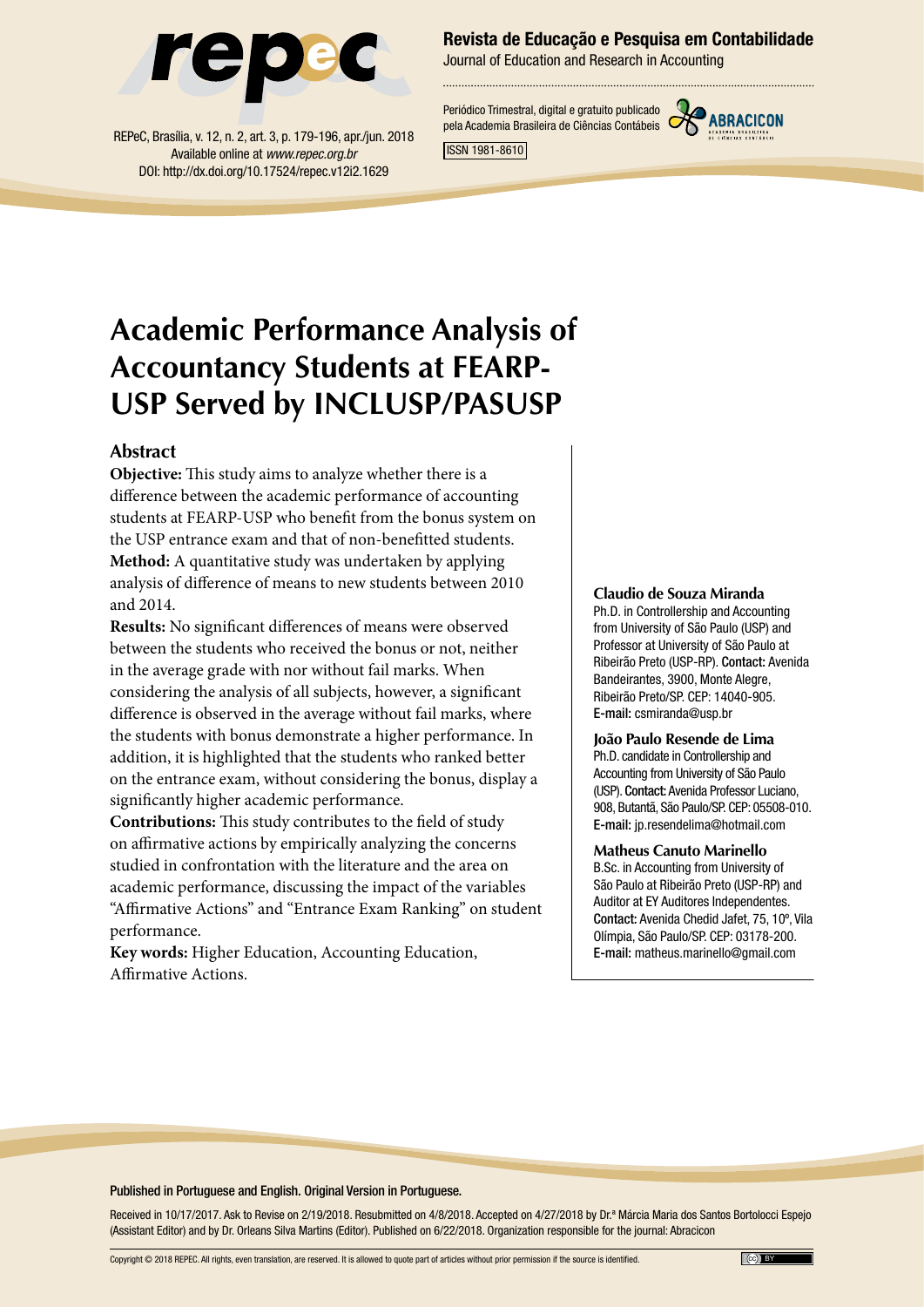

#### **1. Introduction**

According to article 205, Chapter III, Section I, of the Constitution of the Federative Republic of Brazil (1988), education is the right of everyone and the duty of the State and of the family, with the purpose of full development, preparation for the exercise of citizenship and qualification for work. The Federal Constitution of 1988 guarantees universal access only to basic education though - from kindergarten to high school, so access to higher education is achieved through the intellectual capacity and economic, social and financial conditions of each individual.

In Brazil, higher education has undergone profound changes, especially in terms of its expansion, which affected not only the availability of places, but also the profile of the population served (Franco, 2008). Despite the increase in the number of places available, access remains restricted for the low-income population, mainly because more than 70% of the available places are offered by the private sector (INEP, 2013) and lower-income students still see access to university as something almost impossible (Piotto & Nogueira, 2013). Given this scenario, it was necessary to create affirmative actions that encourage and facilitate the entry and permanence of the economically less privileged population in the country to Higher Education Institutions (HEIs).

The discussions about affirmative actions aimed at higher education in the Brazilian scenario began after 2002, when the state universities of Rio de Janeiro adopted the first quota system (Piotto & Nogueira, 2013). According to Pinheiro (2014), the main concern with the adoption of affirmative action to enroll students from the public education system is the drop in the quality of teaching, as the quota students tend to have a basic education level of lower quality and, supposedly, would not follow the development of the other students.

In order to verify if there is really a drop in the quality of teaching after the adoption of these affirmative actions, studies that involve the academic performance of the students benefited have been developed mainly in federal and state universities (Cardoso, 2008; Matos, Ferreira, Pinheiro & Dalmas 2010; Nabeshima, Machado, Martins, Coto & Dias, 2011; Dallabona, 2011; Bezerra & Gurgel, 2012; Waltenberg & Carvalho, 2012; Matos, Pimenta, Almeida & Oliveira, 2012; Peixoto, Ribeiro, Bastos & Ramalho, 2013; Piotto & Nogueira, 2013; Golgher, Amaral & Neves, 2014; Mendes Jr, 2014; Carvalho & Cerqueira, 2015).

The analysis of the literature review carried out by the authors indicates that performance data of accounting students have been investigated in a single study (Golgher, Amaral & Neves, 2014). In addition, a small number of specific evaluations exists on the academic performance of students who benefit from the bonus system on the entrance exam to the University of São Paulo (USP). In this line, only the work by Nabeshima et al. (2011), which evaluates students from the School of Dentistry between 2007 and 2010; and the work by Matos et al. (2012), which analyzed the data of students who entered 118 courses in 2007 were found.

Thus, the aim in this paper is to answer the following question: Are there differences in academic performance between students from the Accounting course at FEARP-USP, served or not by the USP bonus system?

Thus, the objective in this paper is to verify if there is a difference in performance between the Accounting students who benefitted from the social inclusion program or not at the School of Economics, Business Administration and Accounting at Ribeirão Preto. To achieve this goal, the averages of 11 subjects from the first year of FEARP's Accounting course were analyzed and statistical tests were performed to analyze possible differences among the students surveyed.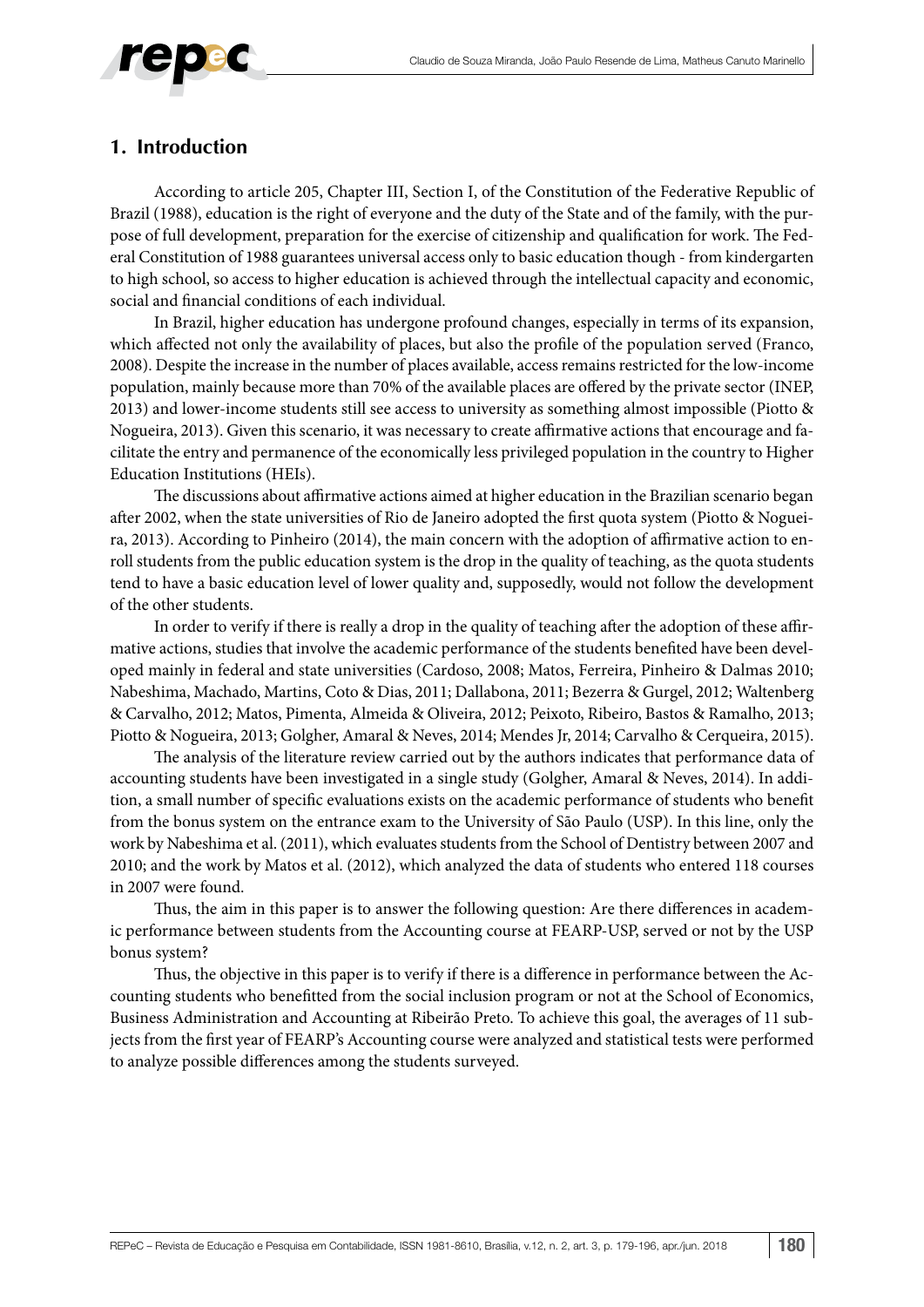

The study of affirmative actions is justified on the basis of the various concerns presented in the literature. The main concerns regarding affirmative actions include the possible drop in the entry of non-quota students and the possible drop in the quality of teaching, as the quota students tend to have a lower-quality educational background and supposedly would not follow the development of the other students (Pinheiro, 2014). There is also the fear that there is an overload in universities to meet those students with deficient basic education and that, as these students often come from low-income families, they usually work for their maintenance at the university, a factor that can increase the dropout rate (Dallabona & Schiefler Filho, 2011).

This paper is organized in five sections, starting with this introduction. The second part presents the discussion about Brazilian higher education and the affirmative actions present, while the third section presents the methodological design adopted to develop this study. Finally, the fourth and fifth parts present the results and discussion and the conclusions, respectively.

### **2. Theoretical Framework**

In this part, texts are presented and discussed that supported the development of this study. First, Brazilian higher education is discussed in its current context, followed by the discussion about affirmative actions at the Brazilian universities. Finally, the University of São Paulo's Social Inclusion Program is presented.

#### **2.1 Brazilian Higher Education: current context**

The right to education was first established in 1948, in the United Nations Organization's (UN) Universal Declaration of Human Rights (ONU). In Brazil, the declaration of the Right to Education is established in article 6<sup>th</sup> of the Federal Constitution (1988) and, according to article 205<sup>th</sup>, education is a right of all and a duty of the State.

Although education is a right of all, universal access is only guaranteed for basic education – from kindergarten to secondary education -. Hence, equalitarian access to higher education is not guaranteed, and is achieved through individual intellectual capacity and social, financial and economic conditions. The economic and financial factors have gained a determinant role in the access to higher education due to the quality difference between public and private basic education (Castro & Leite, 2006) and the intense expansion movement of Brazilian higher education, in which the availability of places in the private sector surpassed that in the public sector. This affected not only the number of places, but also the profile of the attended population (Franco, 2008). Concerning the total number of places, data from the Department of Education (MEC) appoint that, since the 1980's, the private sector has been responsible for most, as shown in Table 1.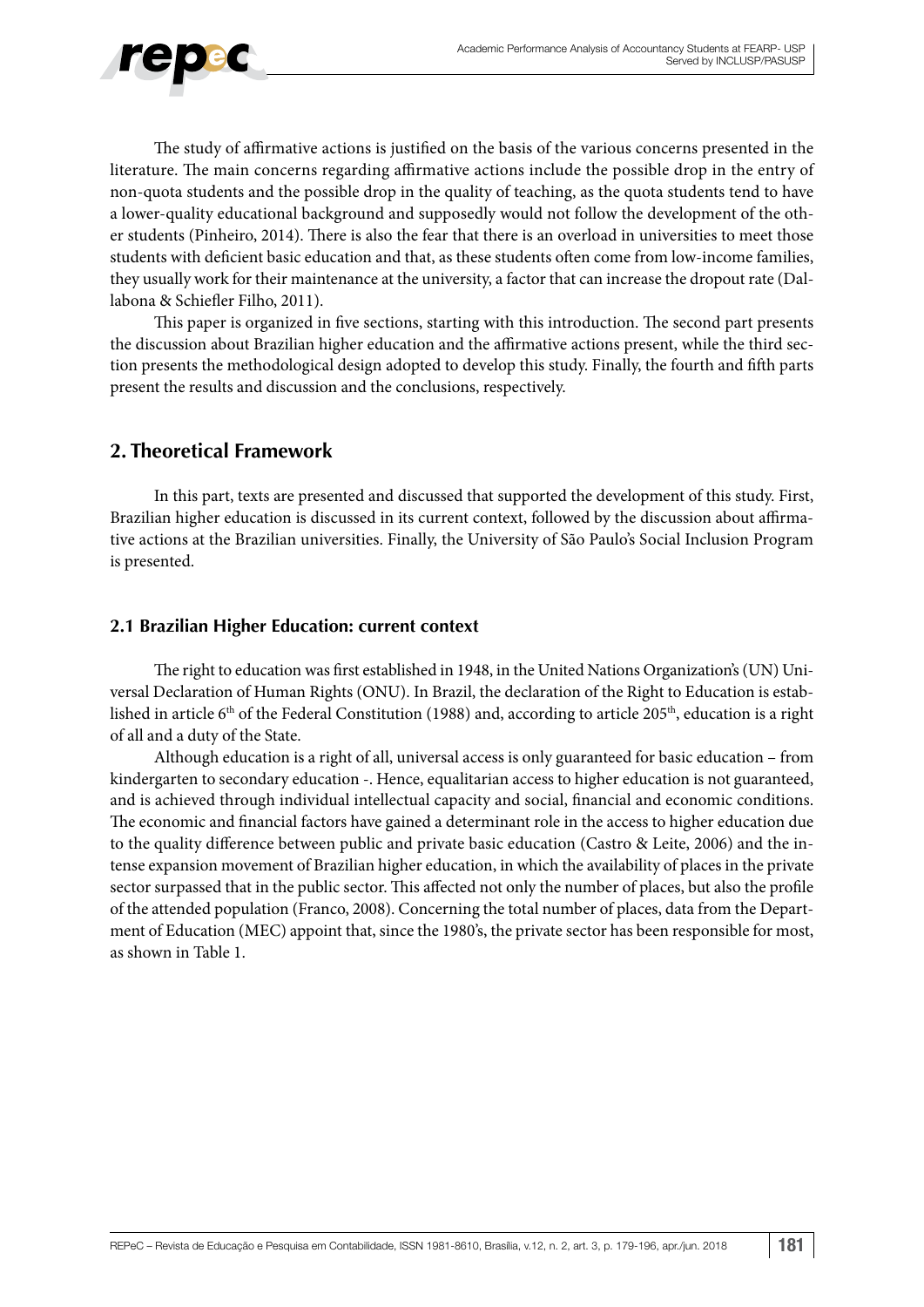

| Year | <b>Public Sector</b> |      |               | <b>Private Sector</b> |              |  |  |  |
|------|----------------------|------|---------------|-----------------------|--------------|--|--|--|
|      | <b>Places</b>        | %    | <b>Places</b> | $\frac{9}{6}$         | <b>Total</b> |  |  |  |
| 1933 | 18,986               | 56.3 | 14,737        | 43.7                  | 33,723       |  |  |  |
| 1945 | 21,307               | 51.6 | 19,969        | 48.4                  | 41,275       |  |  |  |
| 1965 | 182,696              | 56.2 | 142,386       | 43.8                  | 325,082      |  |  |  |
| 1985 | 556,680              | 40.7 | 810,929       | 59.3                  | 1,367,609    |  |  |  |
| 2004 | 1,178,328            | 28.3 | 2,985,405     | 71.1                  | 4,163,733    |  |  |  |
| 2009 | 1,523,864            | 25.6 | 4,430,157     | 74.4                  | 5,954,021    |  |  |  |
| 2013 | 1,932,527            | 26.5 | 5,373,450     | 73.5                  | 7,305,977    |  |  |  |

#### Table 1 **Places available**

Source: INEP (2013)

Despite the expansion in the number of places, the lower income population continues with restricted access to higher education. According to Franco (2008), 50% of young people between 18 and 24 years of age whose family income exceeds five minimum wages are enrolled in higher education institutions, whereas only 12% of young people of the same age group whose family income is less than three minimum wages are enrolled in a higher education course.

As a result of the great expansion in the supply of private higher education, income has become a determining factor for access to these institutions, increasing the elitism of this level of education even further. The scenario in public institutions follows the same trend, as 70% of the students entering public institution belong to the 20% economically most privileged population in the country (Castro & Leite, 2006).

In that context, affirmative actions were necessary that encourage the entry and permanence of the economically less privileged population in Brazil, as higher education is a door towards the qualification of labor and, consequently, a synonym for a better life. This social ascent through education is based on the theory of human capital, which assumes that individuals with higher levels of education are more productive and receive higher wages (Alves, 2005).

Conceptually, affirmative actions "are intended to eliminate or reduce imbalances among social groups through actions in favor of these groups" (Dallabona & Schiefler Filho, 2011, p.2) and philosophically rest on distributive and compensatory justice (Bezerra & Gurgel, 2012 ). These actions can take various forms, such as voluntary or compulsory actions, public or private initiatives, and target audiences that vary according to the action (Dallabona & Schiefler Filho, 2011).

In recent times, in Brazil, most public universities are adopting some affirmative action and, according to Bezerra and Gurgel (2012, p. 5), this adoption of affirmative actions "aims, above all, to make it [the public university] a public place, which all Brazilians can have access to. They also seek to transform an equality de jure into an equality de facto". The authors also point out that the creation of quotas is an emergency measure and not a definitive measure for the issue of exclusion.

The creation of affirmative actions that encourage the entry and continuation of economically underprivileged students has generated great discussion in society and the academy. The main concerns are the possible decrease in the number of non-quota holders and the possible drop in the quality of teaching, as the quota students tend to have a lower quality education and, supposedly, would not accompany the other students' development (Pinheiro, 2014).

In this sense, both government and universities have been engaged in the creation of affirmative action programs. These actions include Federal Law 12.711/2012 - known as the Quotas Law - the Social Inclusion Program of the University of São Paulo, the University for All Program (PROUNI), the Student Financing Fund (FIES), among other actions taken at different universities.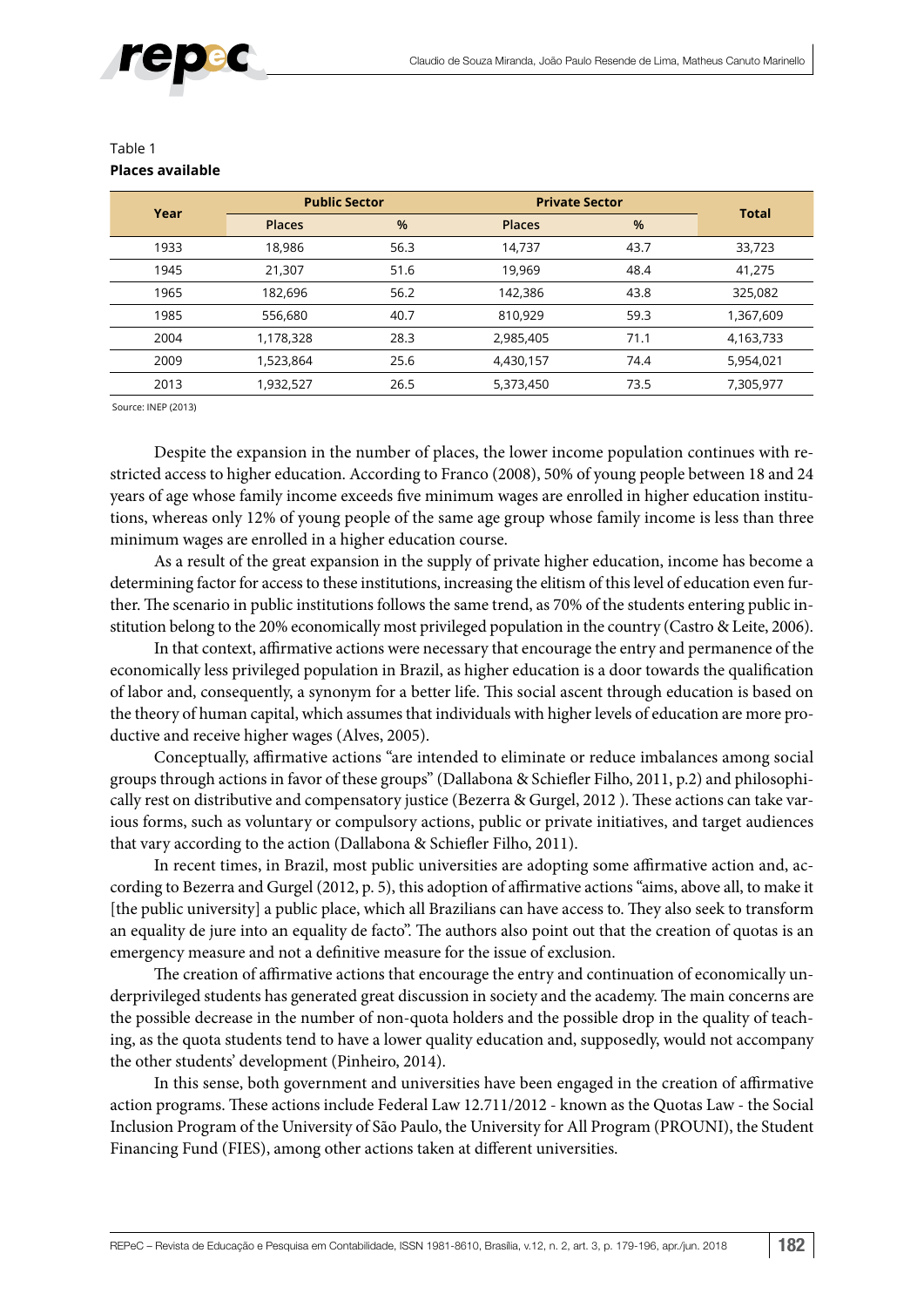# repec

#### **2.2 Affirmative actions: The case of Brazilian universities**

Based on Pinheiro's (2014) concern about the possible drop in teaching quality, several studies on the academic performance of the students entering through affirmative actions have been carried out. To begin the discussion, a definition is needed of what is meant by academic performance and whether socioeconomic variables - which give entitlement to affirmative action - and the way of entering higher education influence academic performance.

The academic achievement of a student can be defined as the result of an evaluation and can be expressed through a grade or concept (Munhoz, 2004). The simplest measures that can be used are scores on tests or subjects, besides more complete measures such as the average of a given period - such as a semester or a school year (Miranda, Silva, Lemos, Oliveira & Ferreira, 2015).

On the factors that can influence the academic performance of the students in business courses within the Brazilian territory, in the work by Miranda et al. (2015), it was identified that the students' characteristics are the main factor, among which the authors highlight the socioeconomic status. In the work by Ferreira (2015), the academic performance of Accounting students was analyzed through the grades obtained on the ENADE and, among the factors that influenced this performance at the "Student level", the variables income and form of admission can be highlighted. In this sense, in the work by Martins (2017), the academic performance of Accounting students was analyzed, showing that this is influenced, among other factors, by the student's form of entrance into higher education (affirmative or non-affirmative actions).

This shows that the students' entry form and socioeconomic status influences their academic performance, indicating that students who enter through affirmative actions would perform differently from students who enter without affirmative action. Research on the adoption of affirmative action in Brazilian universities began after 2002, when the state universities of Rio de Janeiro adopted the first quota policies (Piotto & Nogueira, 2013). The studies on the topic usually discuss and analyze not only the academic performance of the students benefited by the affirmative actions, but also their dropout and their trajectory before entering the university.

Bezerra and Gurgel (2012) analyzed the academic performance and dropout rates of students from the State University of Rio de Janeiro (UERJ) in 2005 and 2006 in five distinct courses - Administration, Law, Chemical Engineering, Medicine and Pedagogy. The results show that the quota holders' performance on the entrance exam is lower than that of non-quota students, however, without differences in the academic performance of both. With regard to dropout, the rate for non-quota students is 21.81%, against 10.80% - less than half - for quota holders. By expanding the sample to all courses at UERJ, Mendes Junior (2014) finds results that differ from Bezerra and Gurgel (2012).

Mendes Junior (2014) analyzed the graduates in 43 UERJ courses in the period from 2009 to 2011. The results of the study infer that the non-quota students present a higher performance than the quota holders and that this difference increases with the relative difficulty of the course - reaching 16.35% of difference between the groups. Regarding dropout, the study corroborates the work by Bezerra and Gurgel (2012), showing a lower dropout rate among the quota holders. Mendes Junior (2014) also emphasizes that the quota students, despite an inferior performance, have a higher graduation rate than non-quota students.

Peixoto et. al. (2013) compared the academic performance of the students benefiting from the quotas with that of the students who got into the Federal University of Bahia the traditional way. The results show that, when the averages are compared directly, the students who did not benefit from the quotas present higher academic performance. When segregated by knowledge area, however, the performance of the quota students in humanities is higher. The difference in the students' performance is explained by the deficient basic education of quota students, especially in the area of mathematics.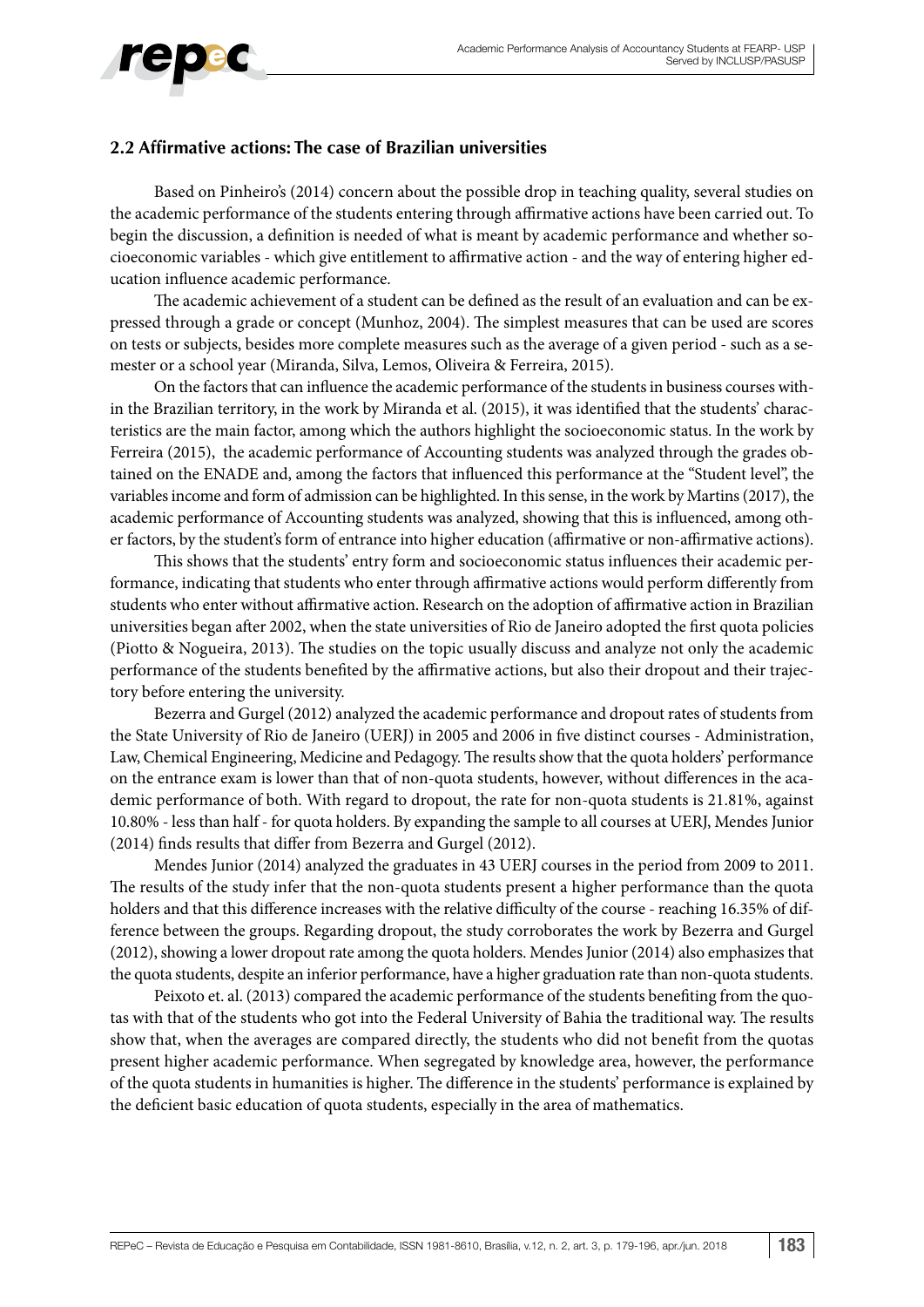

Cardoso (2008) evaluated the academic performance of new students in the second semester of 2006 at the University of Brasília (UnB). The evaluation compared students who entered through the universal system and the quota system. The author also divided the analysis by course area (Humanities, Sciences and Health) and subgroups of courses of greater and lesser prestige.

The data analysis by Cardoso (2008) indicated that, in the most prestigious courses, the students who entered through the universal competitive system scored higher averages in the areas of humanities, sciences and health, but with a significant difference in the area of sciences only. In the less prestigious courses, the students obtained higher averages in the areas of humanities and sciences, but without a significant difference of means. In the general analysis of UnB, the average of the students who enter through the universal system is 3% superior to that of the quota students, but without a significant difference.

Matos et. al. (2010) analyzed the averages of first-year students at the University of Londrina (UEL) in 2005 and 2006, in a universe of 5,713 students. The UEL has three entrance systems, one universal quota (U), one quota for students from public schools (EP) and another for the quota of black and mulatto students from public schools (N). During the period analyzed, EP and N students represented 55.9% of enrolled students. The average of all students in 2005 was 7.31 and there was no significant difference of means among students of all categories. In 2006, the overall average was 7.34 and a difference was observed between the groups. The lowest score was found in the N group with an average of 6.67. The authors point out, however, that there is no significant difference in the analysis per course.

Dallabona and Schiefler Filho (2011) evaluated the averages of new students in the courses of the Universidade Tecnológica Federal do Paraná (UTFPR), Curitiba campus, between the first semester of 2008 and the second semester of 2010. The university in question adopts a quota system in which 50% of the places are destined for students from public schools. The authors' analysis comprised a universe of 3,035 regular students and grouped the courses of the university in four types (Engineering, other baccalaureate courses, Teaching Diplomas and Technologies). The analyses indicate that the weighted average of non-quota students was higher in the Teaching Diploma category only, although no significant differences of means were observed in all groups.

In the study by Dallabona and Schiefler Filho (2011), it is also appointed that, among the 20 courses analyzed, non-quota students scored higher averages in only six, without a significant difference. In four of the 14 courses where the quota holders performed better, significant differences of means were found. The authors further highlight that the weighted averages of female non-quota students were higher than those of all other students.

Piotto and Nogueira (2013) discuss the college experience of new USP students through the USP Social Inclusion Program (INCLUSP/PASUSP). According to the authors, one of the main challenges for the effectiveness of affirmative actions is to encourage the students to take part in the entrance exam, as they often consider getting into university as something unachievable. After getting into college, the students reported relationship difficulties with peers due to social differences.

Golgher, Amaral and Neves (2014) estimated a statistical model to analyze the Global Semester Performance (GSP) of students who did nor did not receive bonuses in the UFMG entrance exam in 2009 and 2010. The authors used social, demographic and economic variables as controls. The results show that the difference between the groups - with and without bonus - is small or, as in most cases, null. As previously explained, this is the only study that provides information from Accounting students. In this case, the data indicate that there is no significant difference in academic performance between quota and non-quota students in the Accounting course.

Waltenberg and Carvalho (2012) developed another analysis of quota and non-quota students' performance. The authors used the scores from the specific exams of the National Examination of Higher Education (ENADE), comparing the grades of students admitted through some affirmative action with those who did not enter through affirmative action. The analysis considered 13 courses and, on average, 18.5% of the participants came from affirmative actions, mainly in the teaching diploma courses. As previously explained, this is the only study to point out information from Accounting students. In this case, the data indicate that there is no difference between Accounting students.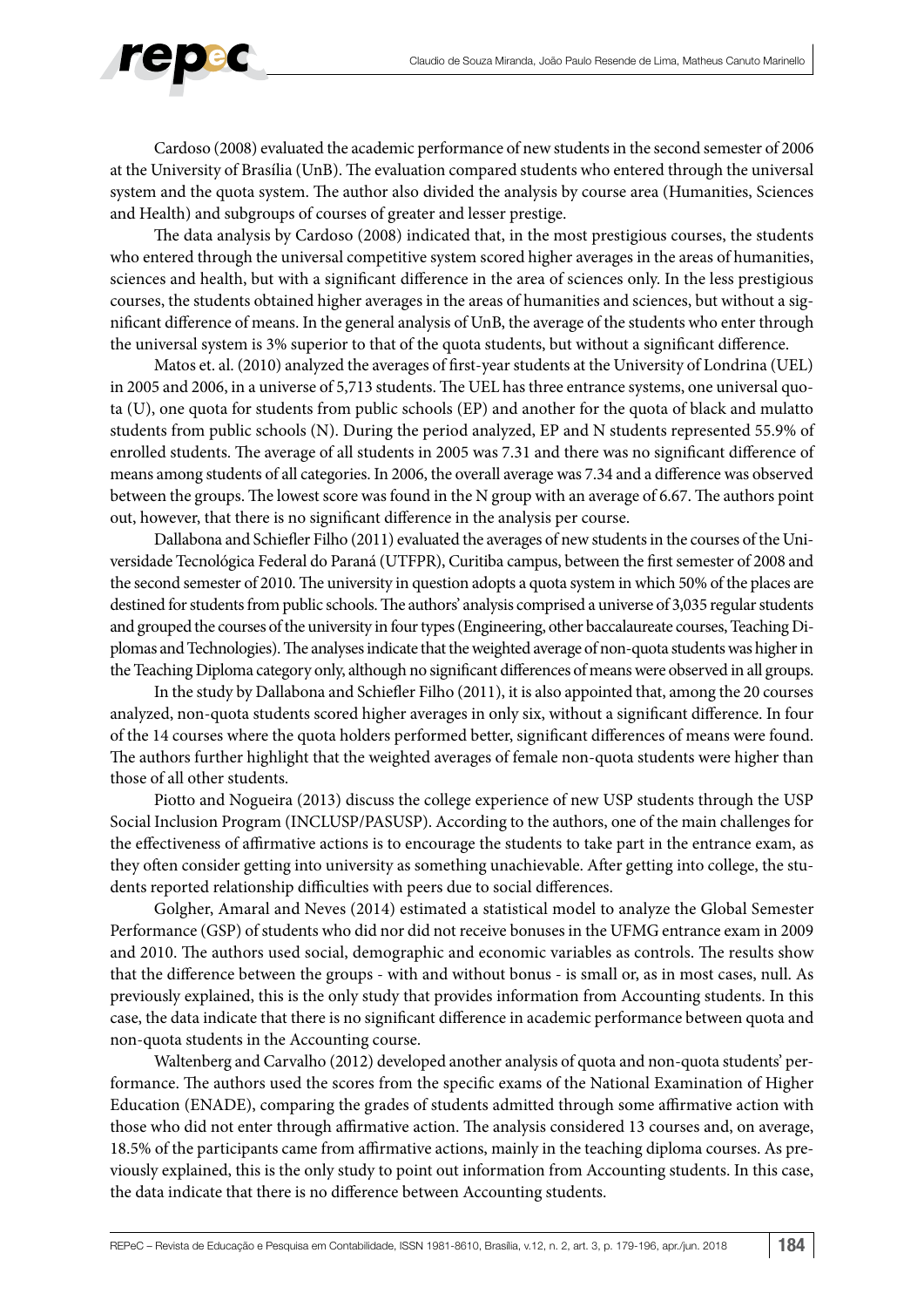

The analysis by Waltenberg and Carvalho (2012) shows that the average grade of students coming from public educational institutions and who entered without affirmative action is four points higher than that of students who entered through affirmative actions, and this difference is statistically significant. Among students from private educational institutions, no statistical difference was observed.

Also analyzing data from the ENADE, Carvalho and Cerqueira (2015) evaluated whether there was a grade difference between quota holders and free-competition students. The analysis was based on the specific tests for the courses of law (ENADE 2012) and medicine (ENADE 2013). The data show that, among the law students, there was no significant difference in scores between quota and non-quota students. Among the medical students' tests, however, a significant difference was observed, with non-quota students obtaining a higher average score than the quota students.

Campos, Machado, Miranda and Souza Costa (2017) analyzed the dropout level among business students who entered a federal university through affirmative action and students who entered the same university through places for open competition. The authors' results show that there are no significant differences between the two groups' dropout, showing that affirmative actions did not significantly affect the dropout rates. In the work of Campos et al. (2017), the need to analyze not only the entrance forms, but also the permanence of these students in higher education is emphasized.

#### **2.3 Social inclusion program of USP**

The discussion about the creation of quotas at USP began in 1995 with the perspective of creating and implementing a policy that would increase the access of black students, however, the university only adopted a bonus system in 2006. Instead of a bonus system based on the candidate's ethnic origin, the system takes into account the socioeconomic conditions (Piotto & Nogueira, 2013).

Created in 2006, INCLUSP aims to progressively increase the percentage of high school students entering public schools without compromising academic meritocracy or reducing the quality of incoming university students. The program works by means of a bonus in the grade of the two selection process phases for the candidates who prove to have fully completed high school in public schools. In 2007 and 2008 the bonus was 3%, with the difference that, in 2008 the candidate could choose whether or not to receive the bonus (Matos et al., 2012).

After an analysis of the results obtained in 2007 and 2008, it was concluded that there was a need to deepen the measures of the program. In 2009, after implementing the changes, the candidate could have a bonus grade of up to 12%, divided among 3% of initial bonus for public school students, a bonus of up to 6% referring to the student's performance on the National Exam (ENEM) and a bonus of up to 3% referring to the USP's Serial Assessment Program (PASUSP), which was created in 2008 for students in the third year of regular high school education at schools affiliated with the São Paulo State Department of Education (Matos et al. 2012). The fact of using the bonus already in the first phase of the entrance exam shows the University's effort to enhance social inclusion.

Currently, the program works by granting a 15% bonus to candidates who prove that they have completed primary and secondary education in public schools, plus an optional bonus for candidates who self-declare PPI - black, mulatto or indigenous - or a 12% bonus to candidates who prove that they have taken only secondary education in the public network.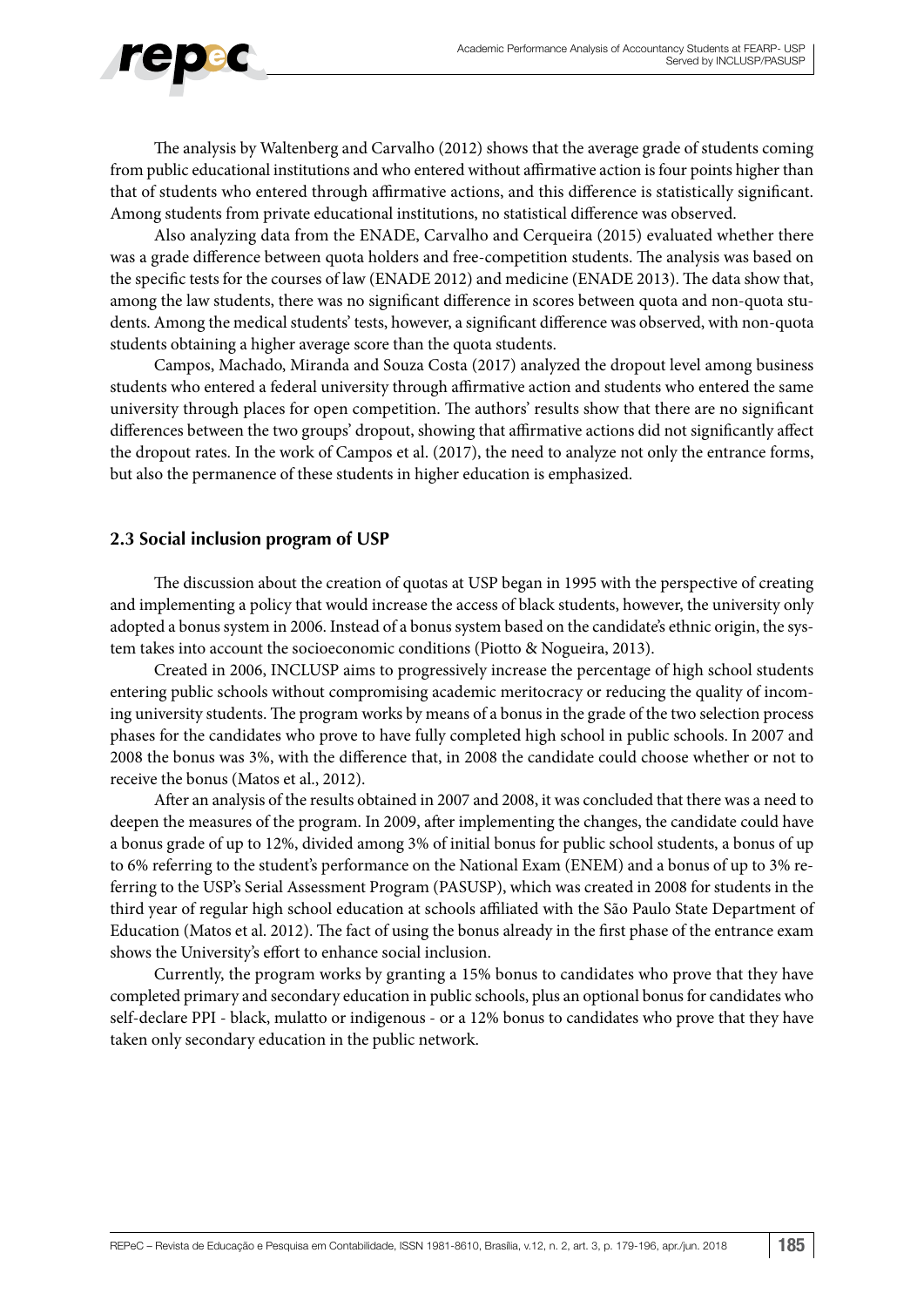

According to Pinheiro (2014), one of the main concerns with the bonus programs is the benefitted students' academic performance. In this sense, Nabeshima et al. (2011) investigated the performance of students who received the program bonus and students without the bonus. Therefore, the authors analyzed the grades on subjects taught in the first semester of the dentistry course, distinguishing between specific and basic subjects, and distinguishing the course period - evening and fulltime - between 2007 and 2010. The study appoints that the two student groups behave similarly, but that the performance of the INCLUSP students in the specific subjects of the fulltime course surpassed that in the basic subjects.

Matos et al. (2012) analyzed the impact of the INCLUSP program on the access of public school students to university. The authors point out that, although they are encouraged to take the entrance exam, the participation of students who have completed high school in public schools has decreased in the period from 2001 to 2010, having peaked in the year 2006, when 45.12% of the entrance exam candidates had studies in the public school network, while 2010 represented the lowest percentage of the period, totaling 26.60%.

Regarding the academic performance, the authors indicate that the average of the INCLUSP participants was equal to or higher than the university average in 64 of the 118 courses offered, demonstrating that the increased access of this student profile does not compromise the quality of the teaching offered by the institution. It should be emphasized that the study does not indicate the period analyzed, nor does it present the statistical background of the analysis.

#### **2.4. The accounting course at FEARP-USP**

The School of Economics, Business Administration and Accounting at Ribeirão Preto of the University of São Paulo was created in 1992 as an extension of FEA-USP in São Paulo. The unit currently offers four undergraduate courses, including the Accounting course, which is the focus of this research. The course offers 45 places per year and, in October 2015, there were 207 students enrolled in the course.

#### **2.4.1 Profile of new accounting students at FEARP-USP**

To help and analyze the school performance, the focus of this research was to obtain information about the profile of the student in the Accounting course at FEARP-USP. It should be emphasized that there is no data crossing between the analysis of the student profile and the students' academic performance.

The candidate for entrance examination at USP, developed by the University Foundation for Vestibular (FUVEST), has to complete a socioeconomic assessment sheet at the time of enrollment. On the sheet, various data are requested, and this information is subsequently consolidated and made available on the FUVEST website. In the case of FEARP, the new students' profile was analyzed after the final call - the last moment for admission during the first semester of the course. This analysis was developed based on the profile of all students in the four courses offered at FEARP, with one separate analysis for Accounting students only. The numbers presented below are a condensation of the data between 2010 and 2014, which is the focus of analysis in this research.

Within the focus of this research, the first point of analysis is the student's indication in favor of the bonus system INCLUSP and PASUSP. On average, 19% of new FEARP students choose the bonus system, but this average increases to 33% when analyzing the Accounting students only. This greater presence of Accounting students with bonus in the entrance exam permits more reliable statistical analyses than in other courses at the school.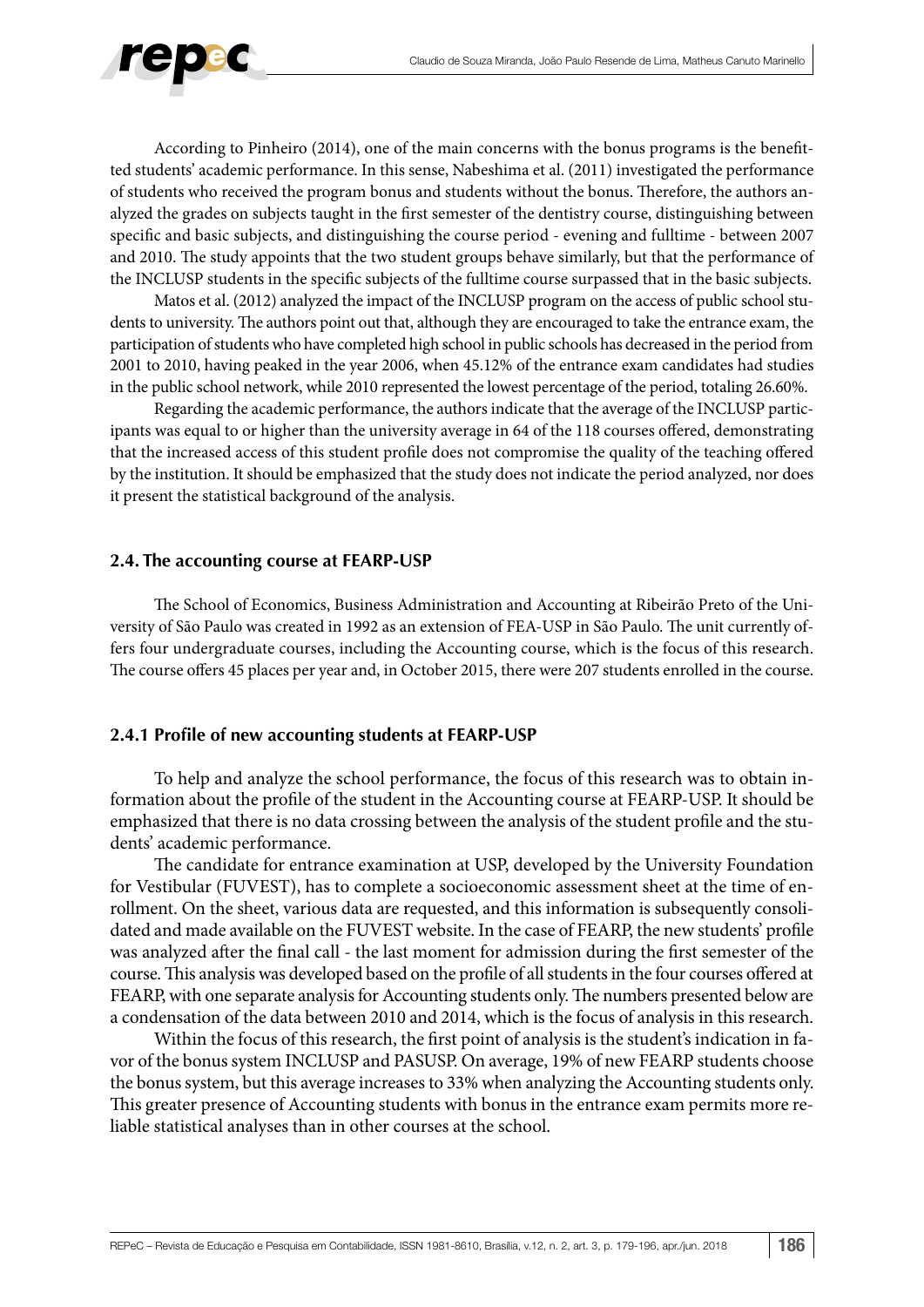

Some factors of the socioeconomic questionnaire may explain this difference. For example, in terms of the origin in primary and secondary education, it can be observed in Table 2 that accounting students, compared to the whole unit, more frequently come from public education.



#### **Figure 1.** Origin of primary and secondary education Source: Elaborated by the authors based on data from FUVEST (2015)

In terms of income, the mean income of FEARP students is 8.9 minimum wages. Specifically for Accounting students, it corresponds to 6.6 minimum wages. In addition, on average, only 18.8% of the students who enter FEARP indicate having a paid job, against 39% for new Accounting students.

Another relevant piece of information related to the origin of graduates is the fact that, on average, at FEARP, 31% of new students had already started another higher education course, with or without completing it. Among accounting students, this average amounts to 50%. That is also reflected in the new students' average age, being 19.4 years at FEARP and 20.7 years in Accounting.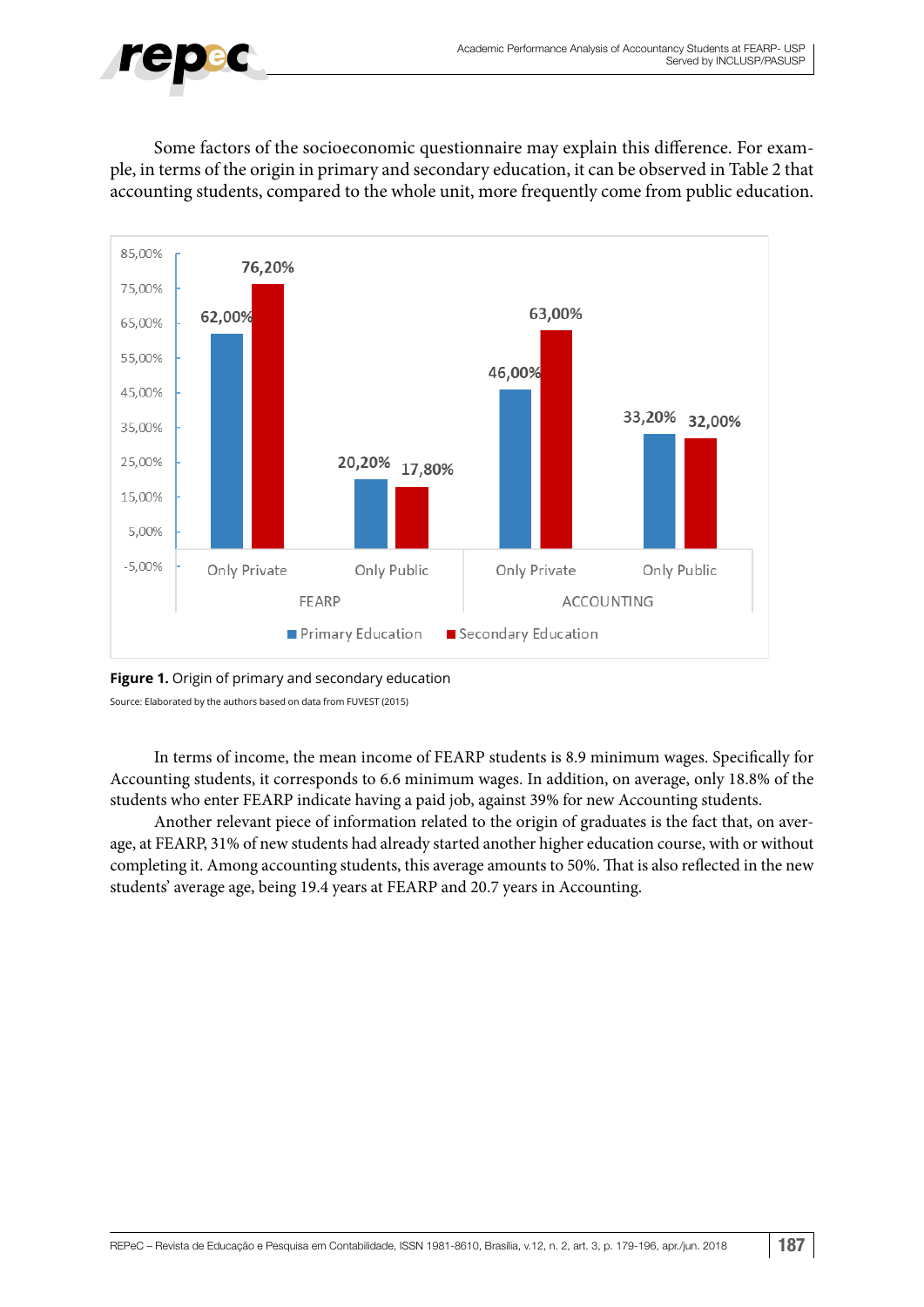

#### **3. Methodological procedures**

The research design is based on the typology proposed in Beuren (2006). Thus, in terms of objectives, it is a descriptive study, as it describes the behavior of the research population. What the approach to the problem is concerned, it is a quantitative study, having used statistical tools for the data analysis.

As mentioned, the objective in this study is to verify whether a performance difference exists between the Accounting students who benefitted and did not benefit from the social inclusion program between 2010 and 2014. Therefore, the average grades were collected for 11 subjects taught in the first your of the Accounting course at FEARP-USP, being:

- First Semester
	- Introduction to Accounting I (SUB1)
	- Mathematics and Calculus Applied to Accounting (SUB2)
	- Economic Theory (SUB3)
	- Applied Informatics (SUB4)
	- Administration Theory (SUB5)
	- Introduction to Sociology (SUB6)
- Second Semester
	- Legal Entities (SUB7)
	- Portuguese for Business (SUB8)
	- Financial Mathematics (SUB9)
	- Fundamentals of Systems Analysis (SUB10)
	- Introduction to Accounting II (SUB11)

The analysis of the subjects was carried out according to the following variables:

- i. Average of students with or without bonuses in the entrance exam, through the INCLUSP and PASUSP systems: the analysis was based on the average considering the fail marks and the average without fail marks. The average for passing a subject at USP is 5.0. An analysis was also carried out not by subject, but by the year of entry;
- ii. Classification in the entrance examination: the course offers 45 places, not all of which are occupied on the first call. We used the classification 23 as a cut-off point, that is, the students classified until the 23rd position are placed in the first group and, from the 24th onwards, in the second group;
- iii. Merging of the first two based on the analysis of students with and without bonus, from the grouping of classification in the entrance exam;
- iv. Differences in number of pass grades.

To evaluate possible differences of means among the students, the Mann-Whitney non-parametric means test was used with a 95% confidence level, which was compared with the groups previously presented. For the other analyses, the Chi-square test was used, which is a non-parametric test that verifies whether or not the frequency at which a given event is observed in a sample deviates significantly or not from the frequency at which it is expected.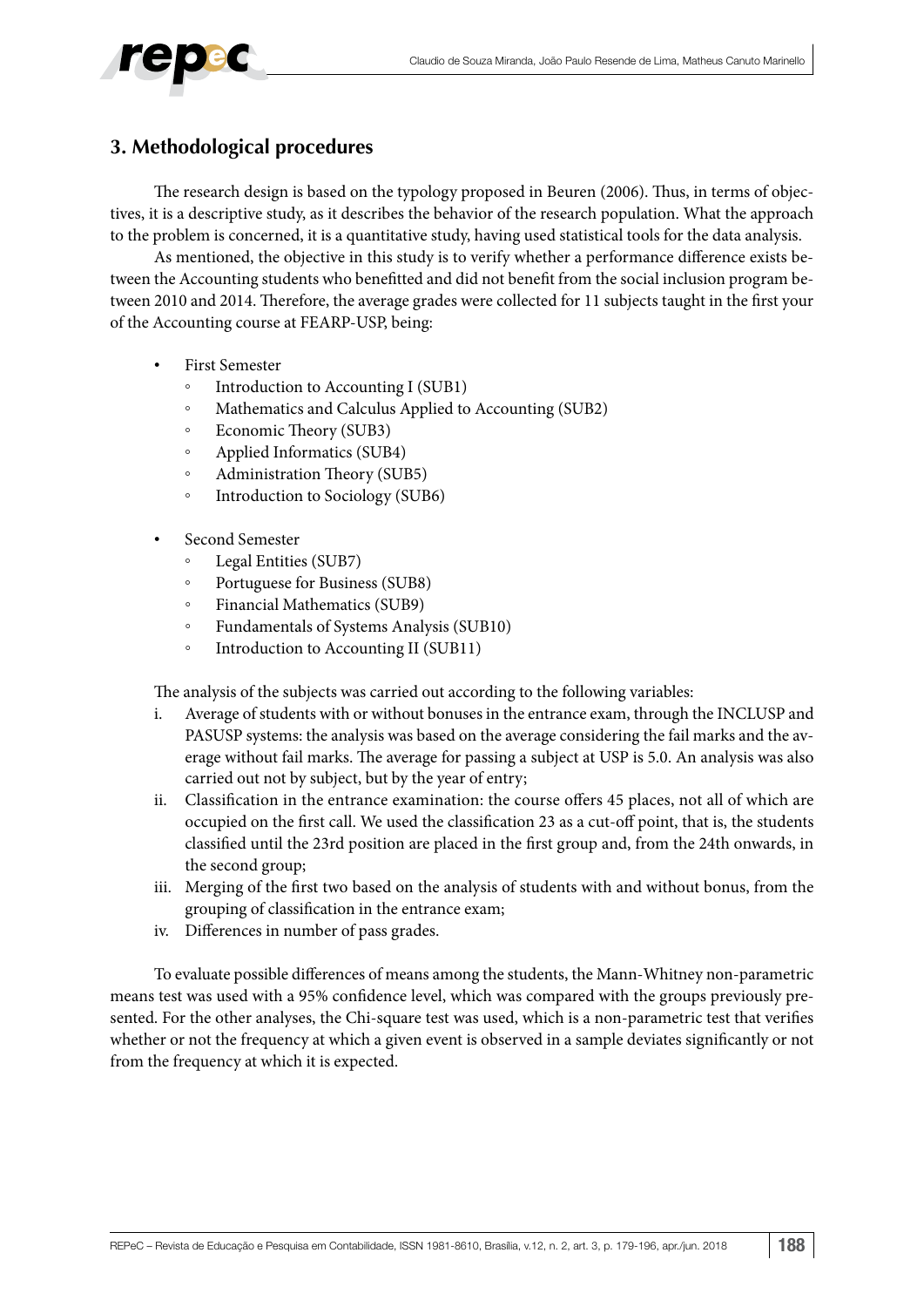#### **3.1 Construction of the database**

As there is a lot of student movement within USP through internal transfers, re-entry by entrance exam, among others, the student base for the research was elaborated according to the following premises:

- a. Students who re-entered the course through a second entrance exam, for whatever reason, were excluded at the second entrance;
- b. Students who re-entered the university entrance examination, but who came from the course in Business Economics and Controllership, at this same unit, were also excluded, as they had already completed 95% of the subjects in their course of origin;
- c. Students who entered by internal or external transfer;
- d. Students who dropped out before the end of the first semester were excluded.

After excluding the individuals following the above criteria, the final base was composed of 218 students, 154 of whom had no bonus (70.6%) and 64 with a bonus (29.4%). To analyze the academic performance of these students, 2,074 grades of subjects were analyzed, being 1,414 of students without bonus (68.2%) and 660 of students with bonus (31.8%).

#### **4. Results and discussions**

In order to carry out the research, we found that analyzing the subjects for each of the years of the period studied was not feasible due to the small number of data. Therefore, the analyses were based on the data of all available years (2010 to 2014).

The first analysis of means was done for each of the 11 subjects the students had taken. The data in tables 2 and 3 show that no significant difference of means in relation to the analyzed variables was found only for SUB6 and SUB7. The content of the two disciplines is focused on humanistic areas.

In the comparison between students with and without bonus, a significant difference was only observed in the mean grade with fail marks for SUB10, in which the students with bonus obtained a higher average.

When analyzing the student's classification in the entrance exam, it was observed that no significant difference was observed only in the mean scores for SUB4, SUB6 and SUB7 while, in the mean scores with fail marks for SUB2 and SUB5, the average of the student with a higher classification than 23 was better than that of the students with a score of up to 23. In the means without fail marks, all students with a score of up to 23 had a higher average, although this difference is not always significant.

When analyzing the average of the students with classification up to 23, with and without bonus, no significant difference is observed. When analyzing students with scores above 23, on the other hand, significant differences are observed in the means with fail marks for SUB2, SUB4 and SUB10, and in the mean without fail marks only for SUB4. In SUB2, the students with bonus had a lower average and, in SUB4 and SUB10 the students with bonus obtained a higher average.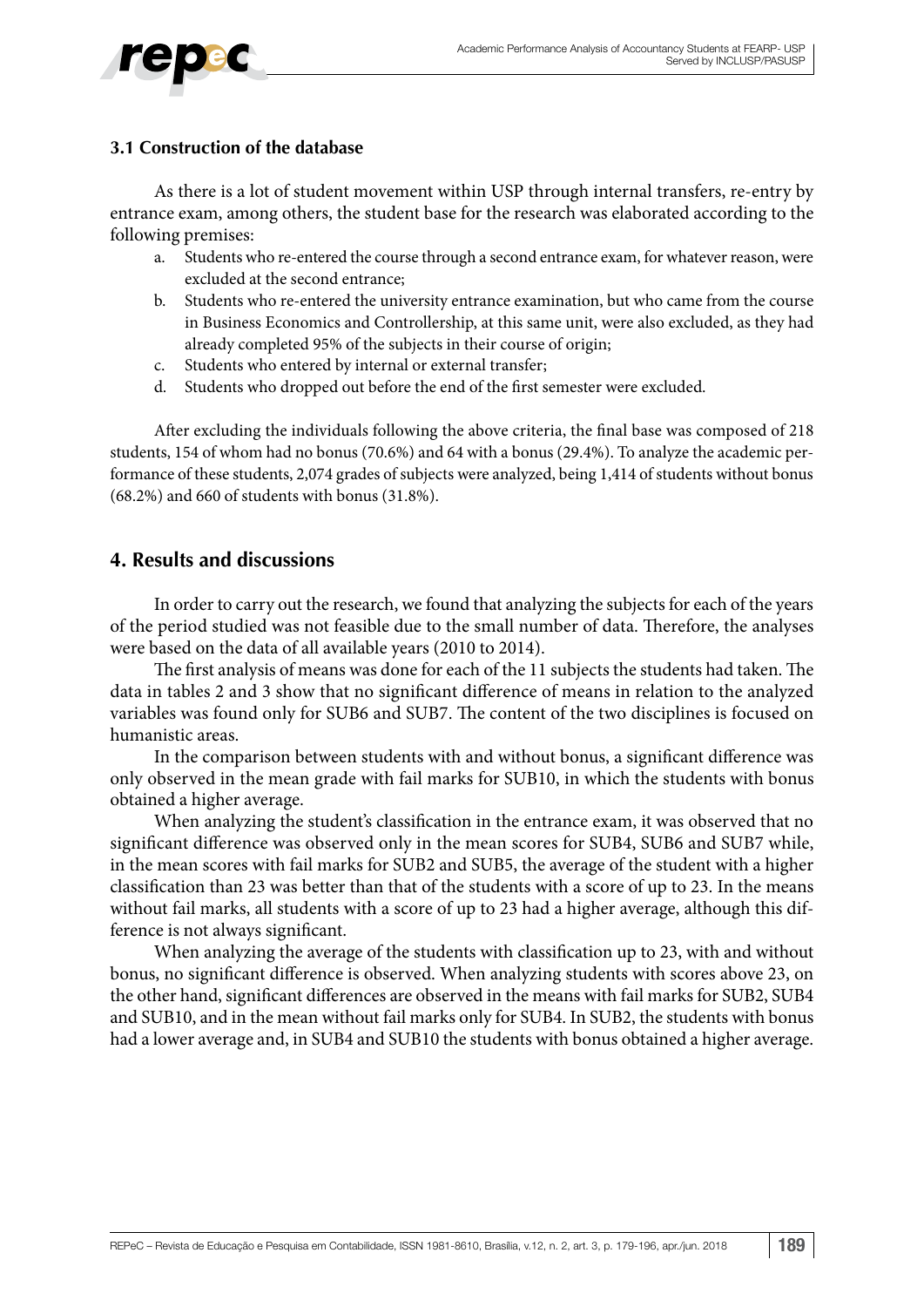

#### Table 2 **Subjects first semester**

| <b>Type of</b>               |                                         | Sub <sub>1</sub> |       |                                                                      | Sub <sub>2</sub>                                             | Sub3                                                                            |       | Sub <sub>4</sub> |       | Sub <sub>5</sub>                                                                                                                                                                                                  |                                                     | Sub 6             |             |
|------------------------------|-----------------------------------------|------------------|-------|----------------------------------------------------------------------|--------------------------------------------------------------|---------------------------------------------------------------------------------|-------|------------------|-------|-------------------------------------------------------------------------------------------------------------------------------------------------------------------------------------------------------------------|-----------------------------------------------------|-------------------|-------------|
| grade                        | <b>Category</b>                         | Mean             | Mann  | Mean                                                                 | Mann                                                         | Mean                                                                            | Mann  | Mean             | Mann  | Mean                                                                                                                                                                                                              | Mann                                                | Mean              | <b>Mann</b> |
| With Fail                    | With bonus                              | 6.892            | 0.070 | 5.765                                                                | 0.417                                                        | 5.993                                                                           | 0.649 | 7.719            | 0.146 | 7.275                                                                                                                                                                                                             | 0.543                                               | 7.374             | $-0.070$    |
| Marks                        | No bonus                                | 6.376            |       | 6.157                                                                |                                                              | 5.993                                                                           |       | 7.600            |       | 7.333                                                                                                                                                                                                             |                                                     | 6.835             |             |
| Without Fail                 | With bonus                              | 7.229            |       | 6.717                                                                |                                                              | 6.954                                                                           |       | 8.386            | 0.067 | 7.373                                                                                                                                                                                                             | 0.473                                               | 7.446             | $-0.106$    |
| Marks                        | No bonus                                | 6.972            | 0.206 | 6.777                                                                | $-0.831$                                                     | 6.706                                                                           | 0.238 | 8.193            |       | 7.493                                                                                                                                                                                                             |                                                     | 7.117             |             |
| With Fail<br>Marks           | Entrance<br>exam until<br>23            | 6.942            |       | 6.485                                                                |                                                              | 6.421                                                                           |       | 7.852            |       | 7.766                                                                                                                                                                                                             | $0.007*$ $0.003*$ $0.040*$ $0.214$ $0.000*$ $0.137$ | 7.326             |             |
|                              | Entrance<br>exam<br>superior<br>to $23$ | 6.211            |       | 5.695                                                                |                                                              | 5.650                                                                           |       | 7.466            |       | 6.934                                                                                                                                                                                                             |                                                     | 6.776             |             |
| <b>Without Fail</b><br>Marks | Entrance<br>exam up<br>to 23            | 7.328            |       | 1.411                                                                |                                                              | 6.924                                                                           |       | 8.272            |       | 7.858                                                                                                                                                                                                             |                                                     | 7.326             |             |
|                              | Entrance<br>exam<br>superior<br>to 23   | 6.821            |       | 1.193                                                                | $0.014*$ 0.011*                                              | 6.660                                                                           | 0.259 | 8.232            | 0.519 | 7.107                                                                                                                                                                                                             |                                                     | $0.000*$<br>7.149 | 0.387       |
| With Fail                    | Ent. exam<br>up to $23 -$<br>With Bonus | 7.425            |       | 6.557                                                                |                                                              | 6.412                                                                           |       | 7.674            |       | 7.758                                                                                                                                                                                                             |                                                     | 7.663             |             |
| Marks                        | Ent. exam<br>up to $23 -$<br>No Bonus   | 6.717            |       | $-$ 0.103 $-$ 0.340 $-$ 0.811 $-$ 0.536 $-$ 0.682 $-$ 0.129<br>6.455 |                                                              | 6.425                                                                           |       | 7.926            |       | 7.769                                                                                                                                                                                                             |                                                     | 7.157             |             |
| Without Fail                 | Ent. exam<br>up to 23 -<br>With Bonus   | 7.556            |       | 7.129                                                                |                                                              | 6.946                                                                           |       | 8.180            |       | 7.758<br>$\overline{\hspace{1cm}}$ 0.207 $\overline{\hspace{1cm}}$ 0.400 $\overline{\hspace{1cm}}$ 0.945 $\overline{\hspace{1cm}}$ 0.646 $\overline{\hspace{1cm}}$ 0.588 $\overline{\hspace{1cm}}$ 0.129<br>7.903 |                                                     | 7.663             |             |
| Marks                        | Ent. exam<br>up to $23 -$<br>No Bonus   | 7.215            |       | 7.044                                                                |                                                              | 6.914                                                                           |       | 8.310            |       |                                                                                                                                                                                                                   |                                                     |                   | 7.157       |
| With Fail<br>Marks           | Ent. exam<br>sup. to 23 -<br>With Bonus | 6.466            |       | 5.197                                                                |                                                              | 5.683<br>$-$ 0.282 $-$ 0.049* $-$ 0.657 $-$ 0.012* $-$ 0.663 $-$ 0.277<br>5.633 |       | 7.753            |       | 6.917                                                                                                                                                                                                             |                                                     | 7.151             |             |
|                              | Ent. exam<br>sup. to 23 -<br>No Bonus   | 6.084            |       | 5.923                                                                |                                                              |                                                                                 |       | 7.338            | 6.942 |                                                                                                                                                                                                                   |                                                     | 6.593             |             |
| <b>Without Fail</b><br>Marks | Ent. exam<br>sup. to 23 -<br>With Bonus | 6.953            |       | 6.305                                                                |                                                              | 6.962                                                                           |       | 8.547            |       | 7.079                                                                                                                                                                                                             |                                                     | 7.274             |             |
|                              | Ent. exam<br>sup. to 23 -<br>No Bonus   | 6.749            |       | 6.559                                                                | $-$ 0.506 $-$ 0.412 $-$ 0.121 $-$ 0.003* $-$ 0.635 $-$ 0.431 | 6.520                                                                           |       | 8.092            |       | 7.122                                                                                                                                                                                                             |                                                     | 7.085             |             |

Source: Elaborated by the authors based on research data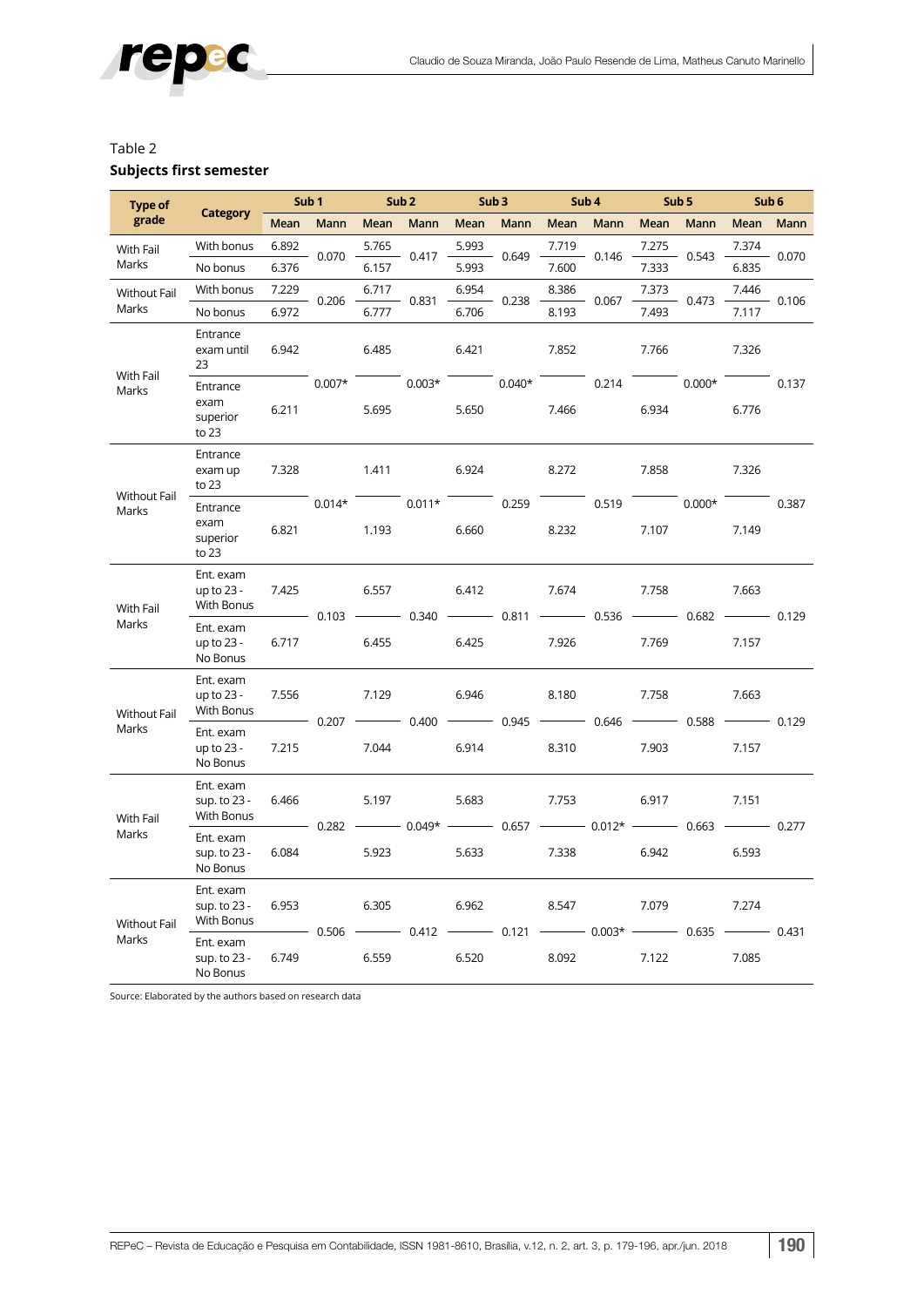

#### Table 3

#### **Subjects second semester**

| Type of             |                                      | Sub <sub>7</sub> |           | Sub <sub>8</sub> |                                                                                                     | Sub <sub>9</sub> |           | <b>Sub 10</b> |                                                                                                                                                    | <b>Sub 11</b> |           |
|---------------------|--------------------------------------|------------------|-----------|------------------|-----------------------------------------------------------------------------------------------------|------------------|-----------|---------------|----------------------------------------------------------------------------------------------------------------------------------------------------|---------------|-----------|
| Grade               | <b>Category</b>                      | Mean             | Mann      | Mean             | Mann                                                                                                | Mean             | Mann      | Mean          | <b>Mann</b>                                                                                                                                        | Mean          | Mann      |
| With Fail           | With bonus                           | 7.325            |           | 6.895            |                                                                                                     | 5.16             |           | 6.681         |                                                                                                                                                    | 6.143         |           |
| Marks               | No bonus                             | 7.320            | $0.595 -$ | 6.938            | $-0.862$                                                                                            | 5.055            | $0.952 -$ | 5.851         | $-0.023* -$                                                                                                                                        | 6.121         | $-0.538$  |
| Without Fail        | With bonus                           | 7.689            | 0.317     | 7.211            | 0.974                                                                                               | 6.668            | 0.977     | 7.047         | 0.205                                                                                                                                              | 6.549         | $-0.700$  |
| Marks               | No bonus                             | 7.477            |           | 7.207            |                                                                                                     | 6.600            |           | 6.812         |                                                                                                                                                    | 6.483         |           |
| With Fail           | Entrance exam<br>until 23            | 7.579            |           | 7.226            |                                                                                                     | 5.678            |           | 6.644         |                                                                                                                                                    | 6.498         |           |
| Marks               | Entrance exam<br>superior to 23      | 7.109            |           | 6.672            |                                                                                                     | 4.595            |           | 5.705         |                                                                                                                                                    | 5.806         |           |
| <b>Without Fail</b> | Entrance exam<br>up to $23$          | 7.732            |           | 7.481            |                                                                                                     | 6.748            |           | 7.155         | $\begin{array}{ccccccccc} - & & 0.080 & \text{---} & 0.015^{*} & \text{---} & 0.222 & \text{---} & 0.014^{*} & \text{---} & 0.026^{*} \end{array}$ | 6.716         |           |
| Marks               | Entrance exam<br>superior to 23      | 7.391            |           | 6.976            |                                                                                                     | 6.484            |           | 6.669         |                                                                                                                                                    | 6.304         |           |
| With Fail           | Ent. exam up to<br>23 - With Bonus   | 7.472            |           | 7.254            | $-$ 0.894 $\longrightarrow$ 0.738 $\longrightarrow$ 0.896 $\longrightarrow$ 0.265 $\longrightarrow$ | 5.876            |           | 7.192         |                                                                                                                                                    | 6.535         | $- 0.466$ |
| Marks               | Ent. exam up to<br>23 - No Bonus     | 7.627            |           | 7.215            |                                                                                                     | 5.591            |           | 6.404         |                                                                                                                                                    | 6.480         |           |
| <b>Without Fail</b> | Ent. exam up to<br>23 - With Bonus   | 7.783            |           | 7.544            |                                                                                                     | 6.530            |           | 7.192         | $-$ 0.829 $-$ 0.689 $-$ 0.344 $-$ 0.796 $-$ 0.584                                                                                                  | 6.780         |           |
| Marks               | Ent. exam up to<br>23 - No Bonus     | 7.709            |           | 7.455            |                                                                                                     | 6.854            |           | 7.136         |                                                                                                                                                    | 6.684         |           |
| With Fail           | Ent. exam sup. to<br>23 - With Bonus | 7.218            |           | 6.612            |                                                                                                     | 4.600            |           | 6.306         |                                                                                                                                                    | 5.825         |           |
| Marks               | Ent. exam sup. to<br>23 - No Bonus   | 7.052            |           | 6.700            |                                                                                                     | 4.592            |           | 5.437         |                                                                                                                                                    | 5.797         |           |
| <b>Without Fail</b> | Ent. exam sup. to<br>23 - With Bonus | 7.616            |           | 6.942            |                                                                                                     | 6.829            |           | 6.927         |                                                                                                                                                    | 6.343         |           |
| Marks               | Ent. exam sup. to<br>23 - No Bonus   | 7.279            |           | 6.991            | 6.333                                                                                               |                  | 6.537     |               | 6.282                                                                                                                                              |               |           |

Source: Elaborated by the authors based on research data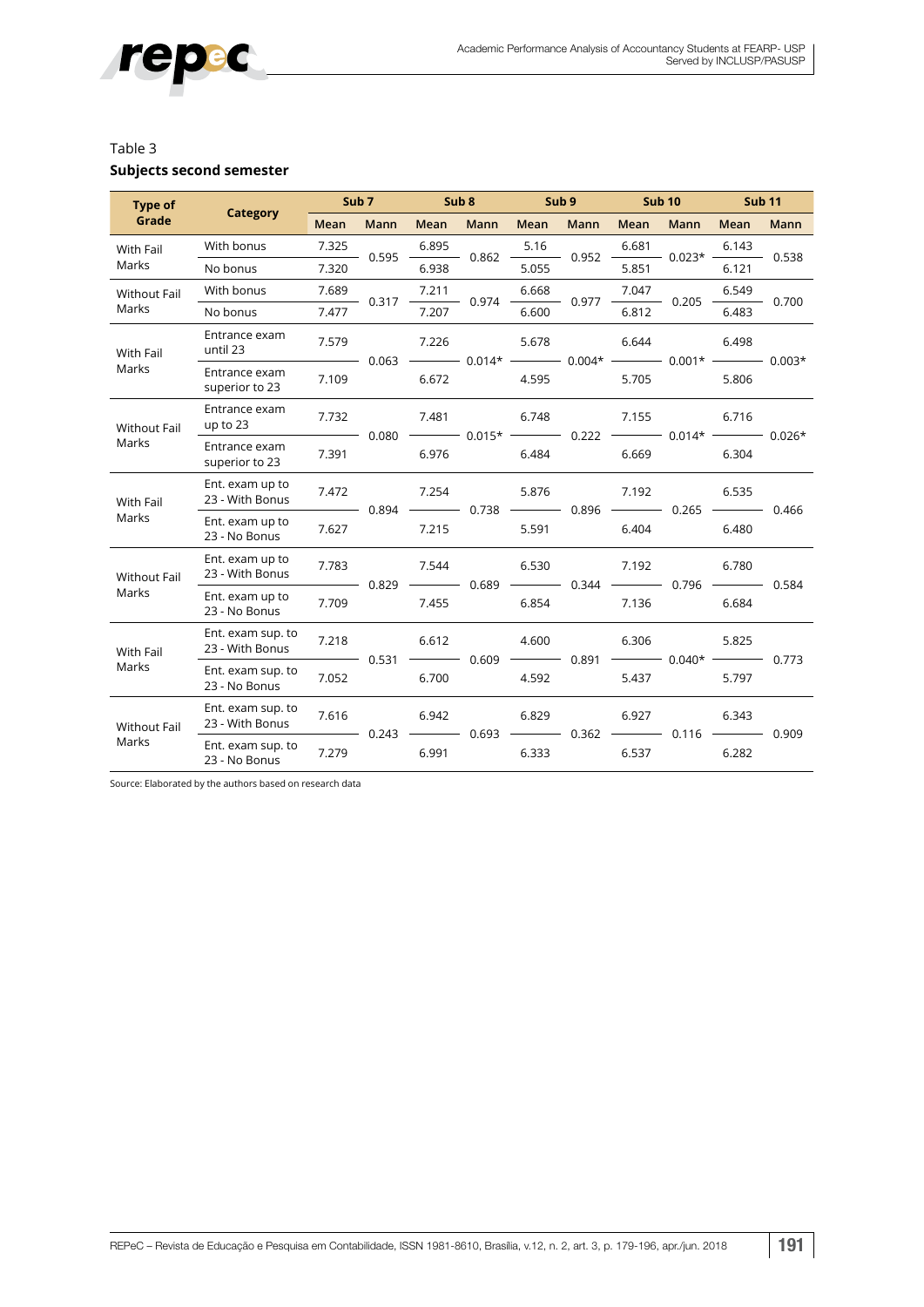

After the analysis by subjects, the mean grades were evaluated per semester and for all course subjects. As shown in Table 4, the main differences were found in the analysis of the entrance exam classification, that is, the students who ranked up to the 23rd place have higher averages than those with a lower classification - 24th downwards -, both in the first and in the second semester, considering average grades with or without fail marks. These results indicate the influence of background knowledge on academic performance, corroborating the results of Miranda et al. (2015). It is also observed in Table 4 that there is a significant difference in the annual average without fail marks, with a higher average among students with bonus. And in the annual average without fail marks of students who ranked higher than 23, students with bonus have a higher average.

| Type of             |                                   |       | 1st Semester |       | 2nd Semester | 1st full year |          |  |
|---------------------|-----------------------------------|-------|--------------|-------|--------------|---------------|----------|--|
| Grade               | Category                          | Mean  | <b>Mann</b>  | Mean  | <b>Mann</b>  | Mean          | Mann     |  |
| With Fail           | With bonus                        | 6.861 |              | 6.451 |              | 6.679         | 0.065    |  |
| Marks               | No bonus                          | 6.739 | 0.186        | 6.259 | 0.181        | 6.525         |          |  |
| <b>Without Fail</b> | With bonus                        | 7.389 |              | 7.063 |              | 7.246         |          |  |
| Marks               | No bonus                          | 7.250 | 0.087        | 6.956 | 0.278        | 7.123         | $0.049*$ |  |
| With Fail           | Entrance exam until 23            | 7.152 | $0.000*$     | 6.731 | $0.000*$     | 6.963         | $0.000*$ |  |
| Marks               | Entrance exam superior to 23      | 6.480 |              | 5.983 |              | 6.260         |          |  |
| <b>Without Fail</b> | Entrance exam up to 23            | 7.494 |              | 7.192 | $0.000*$     | 7.361         |          |  |
| Marks               | Entrance exam superior to 23      | 7.124 | $0.000*$     | 6.810 |              | 6.989         | $0.000*$ |  |
| With Fail           | Ent. exam up to 23 - With Bonus   | 7.269 |              | 6.866 |              | 7.089         |          |  |
| Marks               | Ent. exam up to 23 - No Bonus     | 7.100 | 0.309        | 6.671 | 0.441        | 6.906         | 0.197    |  |
| <b>Without Fail</b> | Ent. exam up to 23 - With Bonus   | 7.557 |              | 7.187 |              | 7.393         |          |  |
| Marks               | Ent. exam up to 23 - No Bonus     | 7.465 | 0.480        | 7.195 | 0.920        | 7.346         | 0.539    |  |
| With Fail           | Ent. exam sup. to 23 - With Bonus | 6.553 |              | 6.131 |              | 6.366         |          |  |
| Marks               | Ent. exam sup. to 23 - No Bonus   | 6.444 | 0.389        | 5.910 | 0.242        | 6.208         | 0.170    |  |
| <b>Without Fail</b> | Ent. exam sup. to 23 - With Bonus | 7.248 |              | 6.955 |              | 7.121         | $0.036*$ |  |
| Marks               | Ent. exam sup. to 23 - No Bonus   | 7.065 | 0.105        | 6.739 | 0.152        | 6.926         |          |  |

#### Table 4 **Differences per semester**

Source: Elaborated by the authors based on research data

It is highlighted that the analysis of the average with fail marks, considering a 95% confidence level did not present a difference but, when considering a 90% confidence level, there would be a significant difference when, again, the students with a bonus would have a better average performance.

When analyzing the students' results by year of entry, it can be observed in graph 2 that, in almost all periods, significant differences of means were found, both with and without fail marks. In 2010, there was a difference only in the average with fail marks and the students without bonus had a higher average, which did not occur in the average without fail marks. Between the years of 2012 and 2014, there were significant differences though, both in the averages with and without fail marks and, in all periods, the average of the students with bonus was higher.

Considering the students' averages with fail marks during the entire analysis period (2010 to 2014), the result found in this study corroborates Golgher, Amaral and Neves' (2014) study, in which no significant difference was observed among the Accounting students. As already noted, however, this cannot be confirmed in the analysis by year of entry.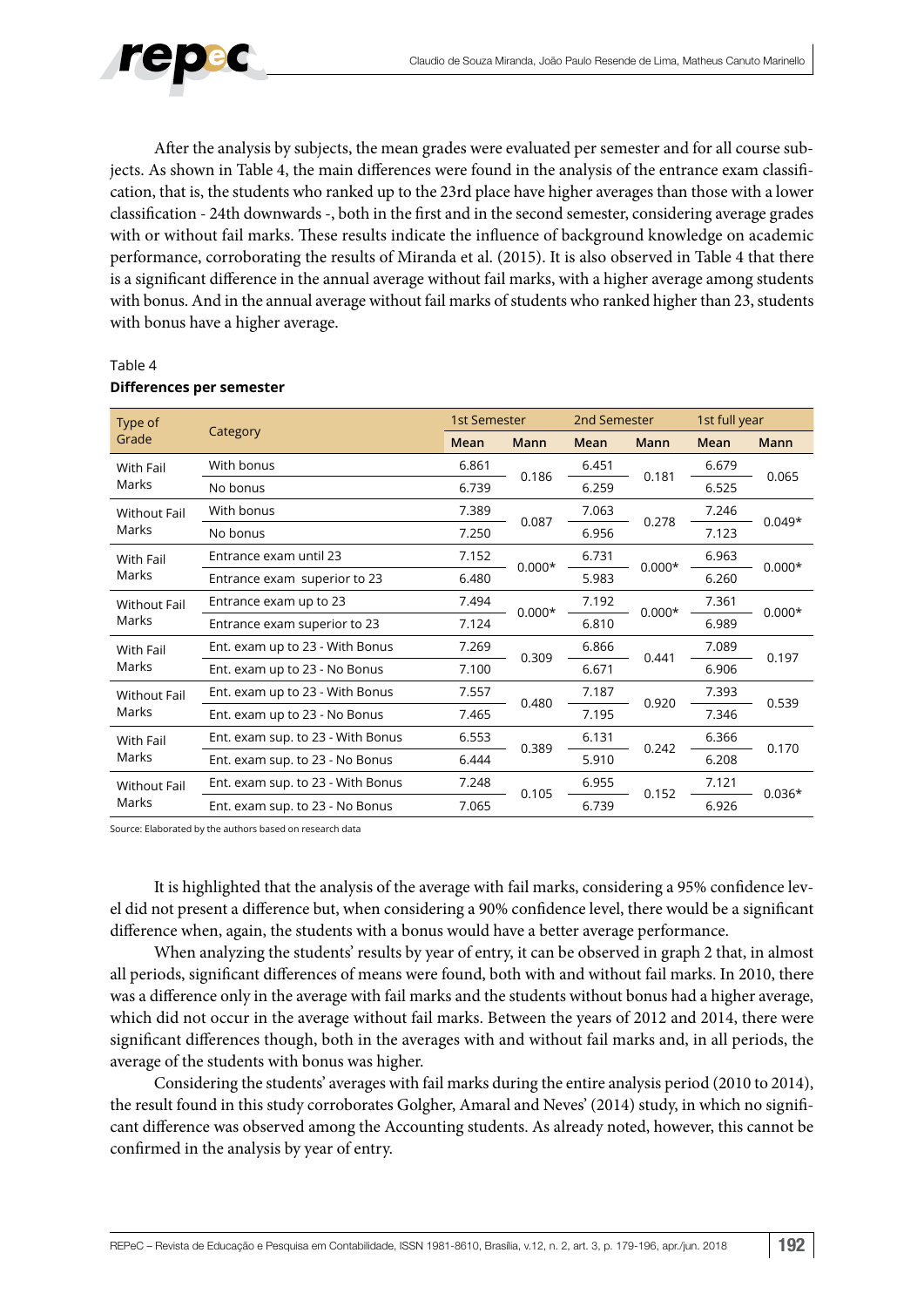



#### **Graph 2.** Evaluation per year of entrance

Source: Elaborated by the authors based on research data. Obs.: \*\* represents statistically significant difference of means

At the end of each subject, the students can be classified in four situations: passed, failed by grade, failed by attendance or failed by grade and attendance. The pass differences analyzed were between students with and without bonus, and also according to the entrance exam classification.

The data in Table 7 strengthen some of the findings presented earlier, mainly concerning their classification on the entrance exam, that, the students with better classifications did not only obtain higher averages, but also higher pass rates in the subjects, again indicating the influence of the students' background on their academic performance.

| Período    |              | <b>Bonificação</b> |       | Classificação Vestibular |               |             |  |  |
|------------|--------------|--------------------|-------|--------------------------|---------------|-------------|--|--|
|            | Qui-Quadrado | <b>Sim</b>         | Não   | Qui-Quadrado             | <b>Até 23</b> | Acima de 23 |  |  |
| 2010       | $0.001*$     | 78.1%              | 91.5% | $0.000*$                 | 95.6%         | 80,3%       |  |  |
| 2011       | $0.015*$     | 97.9%              | 88.0% | 0,258                    | 89.4%         | 92,7%       |  |  |
| 2012       | 0.230        | 88.5%              | 86.3% | 0,812                    | 86.2%         | 87.5%       |  |  |
| 2013       | 0.341        | 86,7%              | 87.1% | $0.001*$                 | 93.5%         | 80,6%       |  |  |
| 2014       | 0.239        | 90.7%              | 83.3% | $0.010*$                 | 94.5%         | 82,3%       |  |  |
| Todos anos | 0.768        | 88.6%              | 87,6% | $0.000*$                 | 91.7%         | 84,8%       |  |  |

#### Table 5 **Pass rate in subjects**

Source: Elaborated by the authors based on research data.

With regard to the students with and without bonus, differences can be observed only in the years 2010 and 2011. In 2010, the best results are found for the students without bonus, as observed in Table 6. In 2011, the students with bonus obtained a higher approval rate.

It is generally perceived that students entering through affirmative actions do not perform worse, going against the concerns pointed out by Pinheiro (2014) that the inclusion of these students in higher education courses would diminish their quality. Another point to be highlighted is the influence of the classification in the entrance exam, indicating that the students' background influences their academic performance, as shown in the studies by Miranda et al. (2015), Ferreira (2015) and Martins (2017).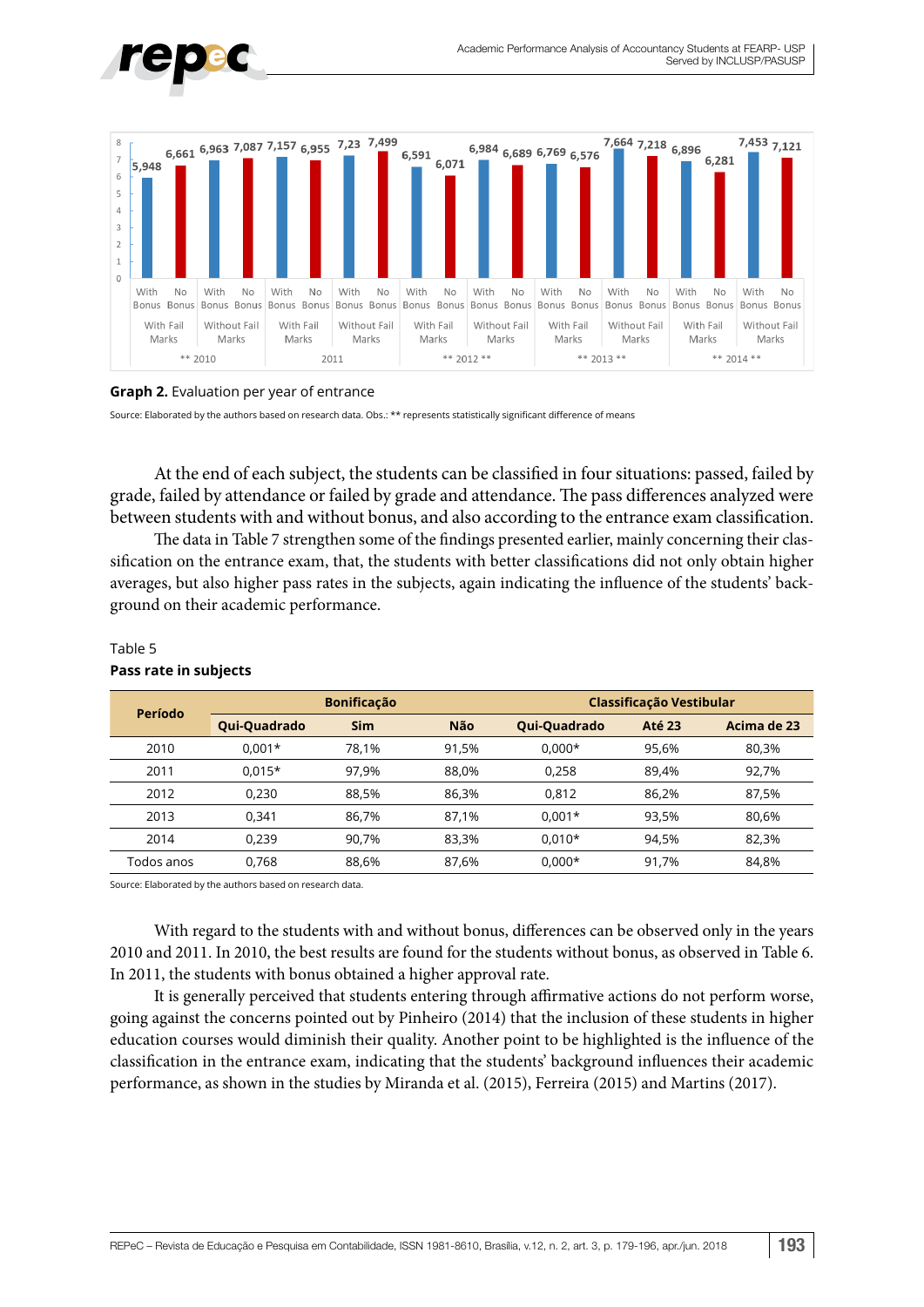

#### **5. Final considerations**

According to the analysis of the literature, it is important to analyze the results of public policies and affirmative actions focused on education. Inclusion policies in higher education have occurred in a variety of ways, mainly through quotas and bonus systems. Studies have shown that, overall, there is no difference between students from these inclusion systems and students without bonus when their academic performance is analyzed and, as demonstrated, these analyses have expanded, but some areas, such as accounting, have not been addressed.

In view of the above, this study analyzed whether there is a difference in academic performance between Accounting students who benefit or not from the Social Inclusion Program at FEARP-USP. The analysis of the data showed that the fact that the students received some bonus to enter the university because they came from public school does not make them less able to obtain an appropriate academic performance within the University. In addition to having a proper academic performance in the university, many times, the analysis of the data shows that their performance can be superior to that of the students who did not have a bonus in the entrance exam, which ends up being reflected and validated in the semester and annual analyses.

It is also observed that what truly influences the academic performance in the University is the students' classification in the university entrance exam, regardless of whether they benefitted from the bonus. In eight of the eleven subjects taught in the first year of the Accounting course at FEARP-USP, the students with the lowest grade in the college entrance examination had lower performance levels than the students with the highest classification.

As a limitation, there is the fact that no larger time period was covered in the analysis, neither in terms of entry periods, as the USP bonus programs began in 2006, and in terms of a more longitudinal analysis involving the four course years.

As a suggestion for future work, we present studies that deepen the discussion about differences in dropout among the students benefitted or not by bonus systems, in the line of work done by Cardoso (2008), Bezerra and Gurgel (2012), Mendes Jr (2014) and Campos et. al. (2017). In addition to the analysis of performance data during the course, monitoring graduates who received a bonus or not is suggested, as in the research developed by UERJ (2011).

It is also suggested to analyze the performance of students in the business area through ENADE, like in the studies by Waltenberg and Carvalho (2012) and Carvalho and Cerqueira (2015). This research focus cannot be developed with USP students yet though, as the institution only voluntarily started to take part in the ENADE system in 2015.

As entering higher education involves the construction process of a new "I", that is, a new identity, qualitative research about the students' socialization process is suggested. Based on the work by Campos et al. (2017), research on the permanence of students who benefitted from affirmative actions is suggested, also considering the main difficulties they face in order to maintain or drop out of the course.

#### **References**

Alves, M. G. (2005) Como se entrelaçam a educação e o emprego? contributo da investigação sobre licenciados, mestres e doutores, *Interac*çõ*es*, *201*(1), pp. 179–201.

Beuren, I. M. (2006) Como elaborar trabalhos monográficos em contabilidade. São Paulo: Atlas.

Bezerra, T. O. C. & Gurgel, C. R. M. (2012). A política pública de cotas na UERJ: desempenho e inclusão. Anais do *Encontro Nacional de Administra*ção *P*úbli*ca e Governan*ç*a,* (pp. 1-16). Salvador, BA, Brasil, 5.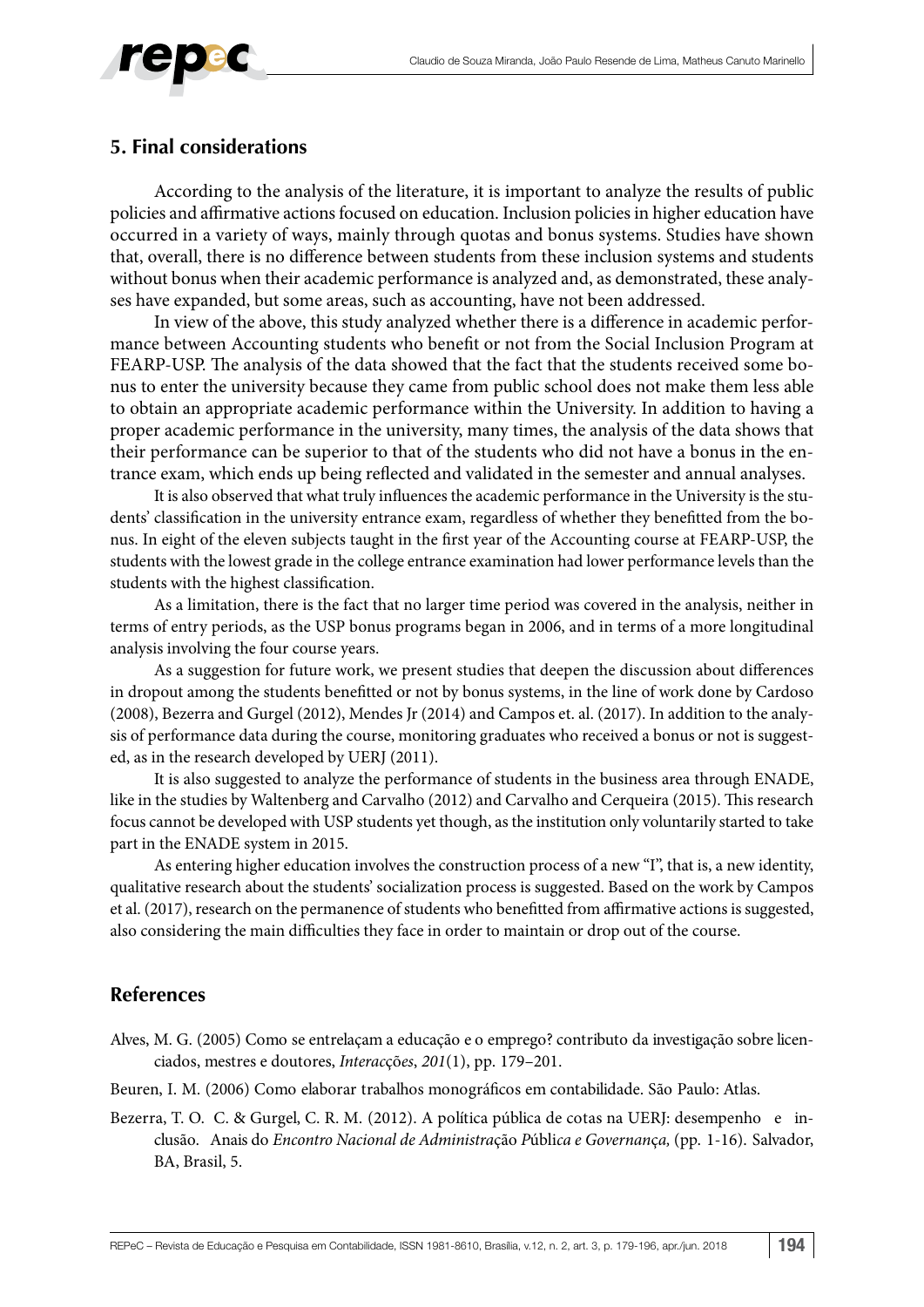- Campos, L. C., Machado, T. R. B., Miranda, G. J., & de Souza Costa, P. (2017). Cotas sociais, ações afirmativas e evasão na área de Negócios: análise empírica em uma universidade federal brasileira. *Revista Contabilidade & Finanças*, *28*(73), pp. 27-42.<http://dx.doi.org/10.1590/1808-057x201702590>
- Cardoso, C.B. (2008). *Efeitos da política de cotas na Universidade de Bras*í*lia: uma análise do rendimento e da evas*ão. Dissertação de Mestrado, Universidade de Brasília, Brasília, DF, Brasil.
- Carvalho, M.M. & Cerqueira, G.S. (2015). Análise do desempenho acadêmico dos cotistas dos cursos de medicina e direito no Brasil. Recuperado em 3 fevereiro, 2015, d[e http://flacso.org.br/](http://flacso.org.br/)?publication=opiniao-n15-analise-do-desempenho-academico-dos-cotistas- dos-cursos-de-medicina-edireito-no-brasil
- Castro, C. M. & Leite, E. M. (2006). Educação no Brasil: Atrasos, Conquistas e Desafios. In: *Brasil O estado de uma na*ção. Brasília: IPEA.
- Constituição da República Federativa do Brasil de 1988. (1998). Brasília. Recuperado em 24 abril de 2018, de [http://www.planalto.gov.br/CCIVIL\\_03/Constituicao/Constitui%C3%A7ao.htm](http://www.planalto.gov.br/CCIVIL_03/Constituicao/Constitui%C3%A7ao.htm)
- Dallabona, C. A., & Schiefler Filho, M. F. O. (2011). Desempenho acadêmico de estudantes oriundos de escolas públicas: cursos de graduação do campus Curitiba da UTFPR. Anais do Congresso Brasileiro de Educação em Engenharia. Blumenau, SC, Brasil. 39.
- Ferreira, M. A. (2015). *Determinantes do desempenho discente no ENADE em cursos de Ciências Contábeis.* Dissertação de Mestrado em Contabilidade Financeira, Universidade Federal de Uberlândia, Uberlândia, MG, Brasil.
- Franco, A. P. (2008). Ensino superior no Brasil: cenário, avanços e contradições. *Jornal de Políticas Educacionais*, 4, pp. 53-63.
- Fundação para o Vestibular da USP (FUVEST). Questionário de Avaliação Socioeconômica. Recuperado em 10 de novembro, 2015, de <http://www.fuvest.br/>.
- Golgher, A. B., Amaral, E. F. L. & Neves, A. V. C. (2014). Avaliação de impacto do bônus sociorracial da UFMG no desempenho acadêmico dos estudante. *Media*çõ*es, 19*(1), pp. 214-248. http://dx.doi. org/10.5433/2176-6665.2014v19n1p214
- Instituto Nacional de Estudos e Pesquisas Educacionais Anísio Teixeira. INEP. Censo escolar: resumo técnico. Brasília. 2013. 138p. Recuperado em 05 de fevereiro, 2016, d[e http://download.inep.gov.br/](http://download.inep.gov.br/download/superior/censo/2012/resumo_tecnico_censo_educacao_) [download/superior/censo/2012/resumo\\_tecnico\\_censo\\_educacao\\_](http://download.inep.gov.br/download/superior/censo/2012/resumo_tecnico_censo_educacao_) superior\_2012.pdf.
- Martins, Z. B. (2017). Determinantes do desempenho acadêmico: um estudo com alunos de graduação em Ciências Contábeis. *Anais do Encontro da ANPAD – EnANPAD*. São Paulo, SP, Brasil, 42.
- Matos, M. S., Pimenta, S. G., Almeida, M. I. & Oliveira, M. A. C. (2012) O impacto do Programa de Inclusão Social da Universidade de São Paulo no acesso de estudantes de escola pública ao ensino superior público gratuito. *Revista Brasileira de Estudos Pedagógicos*, *93* (235), pp. 720-742. http:// dx.doi.org/10.1590/S2176-66812012000400010
- Matos, L.M.S., Ferreira, W., Pinheiro, A.C.D. & Dalmas, J.C. (2010) Avaliação do Sistema de Cotas para Estudantes Oriundos de Escolas Públicas e Afrodescendentes na Universidade Estadual de Londrina. Anais do Seminário de políticas públicas no Paraná: escola de governo e universidades estaduais. Curitiba, PR, Brasil, 1.
- Mendes Jr, A. A. F. (2014) Uma análise da progressão dos alunos cotistas sob a primeira ação afirmativa brasileira no ensino superior: o caso da Universidade do Estado do Rio de Janeiro. *Ensaio: avalia*ção *de pol*í*tica públicas em educa*ção, *22*(82), pp. 31-56. [http://dx.doi.org/10.1590/S0104-](http://dx.doi.org/10.1590/S0104-40362014000100003) [40362014000100003](http://dx.doi.org/10.1590/S0104-40362014000100003)